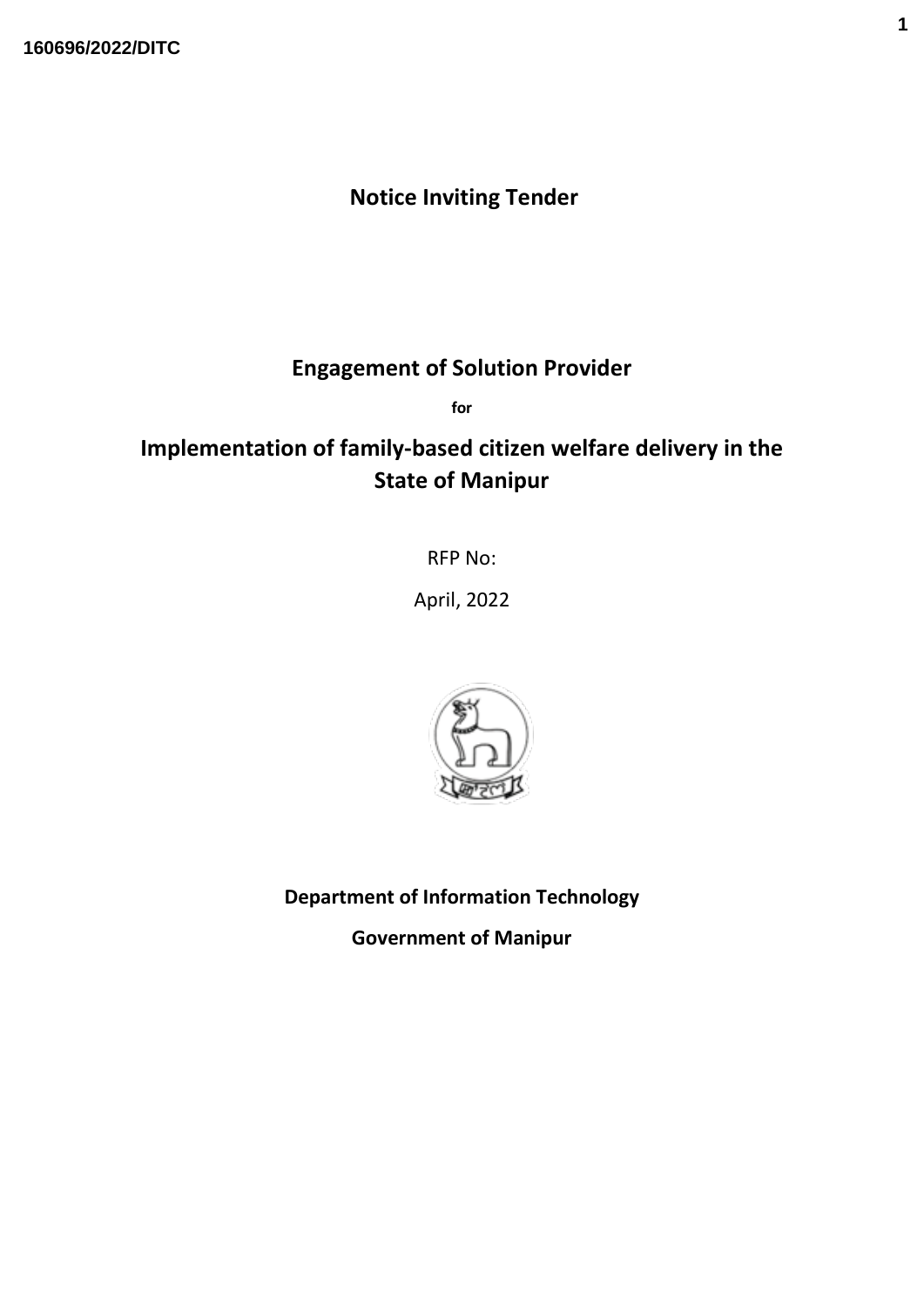# **Table of Contents**

| 1. |       |  |
|----|-------|--|
| 2. |       |  |
|    | 2.1.  |  |
|    | 2.2.  |  |
|    | 2.3.  |  |
|    | 2.4.  |  |
|    | 2.5.  |  |
|    | 2.6.  |  |
|    | 2.7.  |  |
|    | 2.8.  |  |
| 3. |       |  |
|    | 3.1.  |  |
|    |       |  |
|    | 3.2.  |  |
|    | 3.3.  |  |
|    | 3.4.  |  |
| 4. |       |  |
|    | 4.1.  |  |
|    | 4.2.  |  |
|    | 4.3.  |  |
| 5. |       |  |
| 6. |       |  |
|    | 6.1.  |  |
|    | 6.2.  |  |
| 7. |       |  |
|    | 7.1.  |  |
|    | 7.2.  |  |
|    | 7.3.  |  |
|    | 7.4.  |  |
|    | 7.5.  |  |
|    | 7.6.  |  |
|    | 7.7.  |  |
|    | 7.8.  |  |
|    | 7.9.  |  |
|    | 7.10. |  |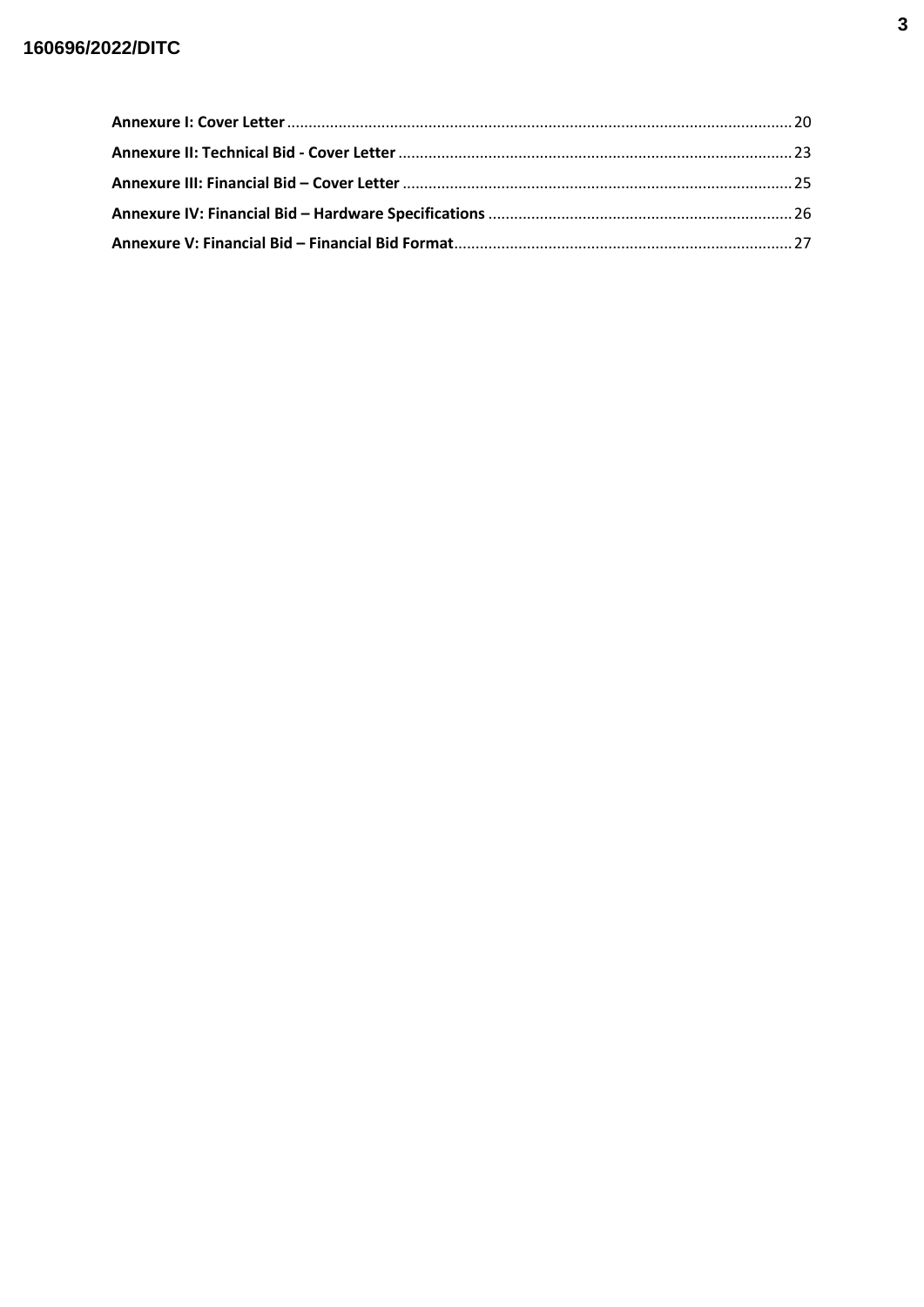# <span id="page-3-0"></span>1. Data Sheet

| <b>RFP No.</b>                                                            | ITM-901/2/2021-DITC-DIT                                                                                                |
|---------------------------------------------------------------------------|------------------------------------------------------------------------------------------------------------------------|
| <b>RFP Date</b>                                                           | April, 2022                                                                                                            |
| <b>Item Description</b>                                                   | Engagement of Solution Provider for implementation of<br>family-based citizen welfare delivery in the State of Manipur |
| <b>Submission of bids</b>                                                 | Online                                                                                                                 |
| <b>Bid Procedure</b>                                                      | Engagement of the solution provider will be a two-stage<br>process. In the first stage the bidder will be technically  |
|                                                                           | qualified based on the compliance to Specification and                                                                 |
|                                                                           | mentioned<br>in Pre-Qualification<br>other<br>requirement                                                              |
|                                                                           | /Technical bid. The bids of only technically qualified bidder                                                          |
|                                                                           | will be considered for Opening the Financial bid.                                                                      |
| <b>Project Location</b>                                                   | Imphal, Manipur                                                                                                        |
| <b>Project Term</b>                                                       | 6 years (12 Months for Rollout and 5 Years for Ongoing                                                                 |
|                                                                           | Support and Maintenance)                                                                                               |
| Pre-bid                                                                   | T+5, at 1:00 PM                                                                                                        |
| Clarification and Corrigendum of bid T+12, at 1:00 PM                     |                                                                                                                        |
| queries                                                                   |                                                                                                                        |
| Last date & time of submission of                                         | T+21 at 1:00 PM                                                                                                        |
| online Bid                                                                |                                                                                                                        |
| <b>Opening Date &amp; Time of Technical bid</b>                           | T+22 at 1:00 PM                                                                                                        |
| <b>Date of Presentation</b>                                               | T+23 at 1:00 PM                                                                                                        |
| <b>Opening Date &amp; Time of Financial bid</b>                           | To be intimated                                                                                                        |
| Validity of the bid                                                       | The bid shall be valid for a period of 90 days from the last                                                           |
|                                                                           | date of submission of RFP                                                                                              |
| E-mail ID                                                                 | e-mail: y.jateen@nic.in                                                                                                |
| <b>Method of Selection</b>                                                | QCBS (80:20)                                                                                                           |
| downloading<br><b>Websites</b><br>for                                     | Bidding https://manipurtenders.gov.in/                                                                                 |
| <b>Document</b>                                                           |                                                                                                                        |
| <b>Tender fee and Mode of Payment</b>                                     | Rs. 10,000/- (Rs. Ten thousand Only).                                                                                  |
|                                                                           | Mode of Payment: Demand Draft in favour of Director, IT                                                                |
|                                                                           | Manipur, payable at Imphal. This is not applicable for                                                                 |
|                                                                           | MSME Units/NSIC Exempted units                                                                                         |
| Name, Designation and contact details of N. Deben, Director (IT), Manipur |                                                                                                                        |
| <b>Nodal officer</b>                                                      | Email: n.deben@nic.in                                                                                                  |
|                                                                           |                                                                                                                        |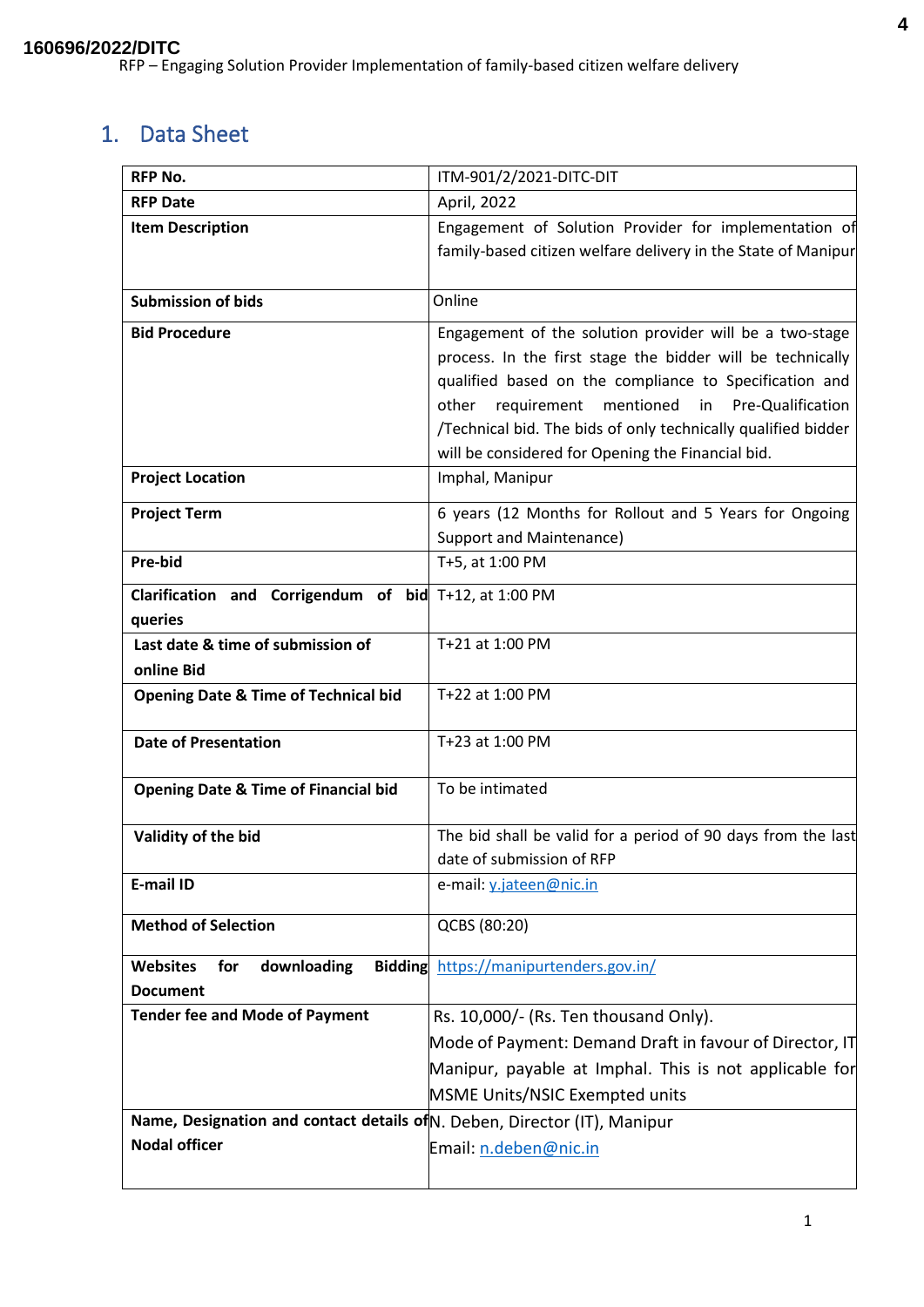## <span id="page-4-0"></span>**2.** Introduction

## <span id="page-4-1"></span>**2.1.** General Eligibility Criteria for Bidders

The bidder should be registered in India for the last five years under the Indian Companies Act 1956 / 2013, Limited Liability Partnership Act 2008 or Joint Venture/Consortium with their registered office in India, In the case of a JV or Consortium, all members of the Company / Firm shall be jointly and severally liable for the performance of whole contract. The JV or Consortium shall nominate a Representative who shall have the authority to conduct all business for and on behalf of any and all the partners of the JV or Consortium during the tendering process and, in the event the JV or Consortium is awarded the Contract, during contract execution. The term "Bidder" would also include the nominee of a Joint Venture/Consortium in respect of this RFP.

#### **Supplemental Information to the RFP**

If DIT, Manipur deems it appropriate to revise any part of this RFP or to issue additional information to clarify any section of this RFP, it may issue supplements/ amendments/ addendums /corrigendum etc. to this RFP. All such supplements/amendments/ addendums/corrigendum etc. shall be communicated to the respective bidding Companies/ Agencies through the e-Tender website only [\(https://manipurtenders.gov.in/\)](https://etenders.hry.nic.in/). All such supplements/amendments/addendums/ corrigendum etc. shall be a part of this RFP and the bidders shall ensure to submit their proposals accordingly.

## <span id="page-4-2"></span>2.2. RFP Format

This RFP provides Bid process and includes the scope of work for the bidder with regards to the "Engagement of Solution Provider**".** The bidder is expected to respond to the requirements as completely and in as much relevant detail aspossible for the requirements outlined in this RFP.

## <span id="page-4-3"></span>2.3. Proposal Preparation Costs

The bidder will be responsible for all costs incurred in connection with the participation in this process, including, but not limited to, costs incurred in conduct of informative and other diligence activities, preparation of bid, providing any additional information required by DIT, Manipur to facilitate the evaluation process, and all such activities related to the RFP process. This RFP does not bind DIT, Manipur to award a contract or to engage in negotiations. Further, no reimbursable cost may be incurred in anticipation of award.

## <span id="page-4-4"></span>2.4. Instructions to Bidders on Tendering Process

i. Bidders (authorized signatory) shall submit their offer on-line in Electronic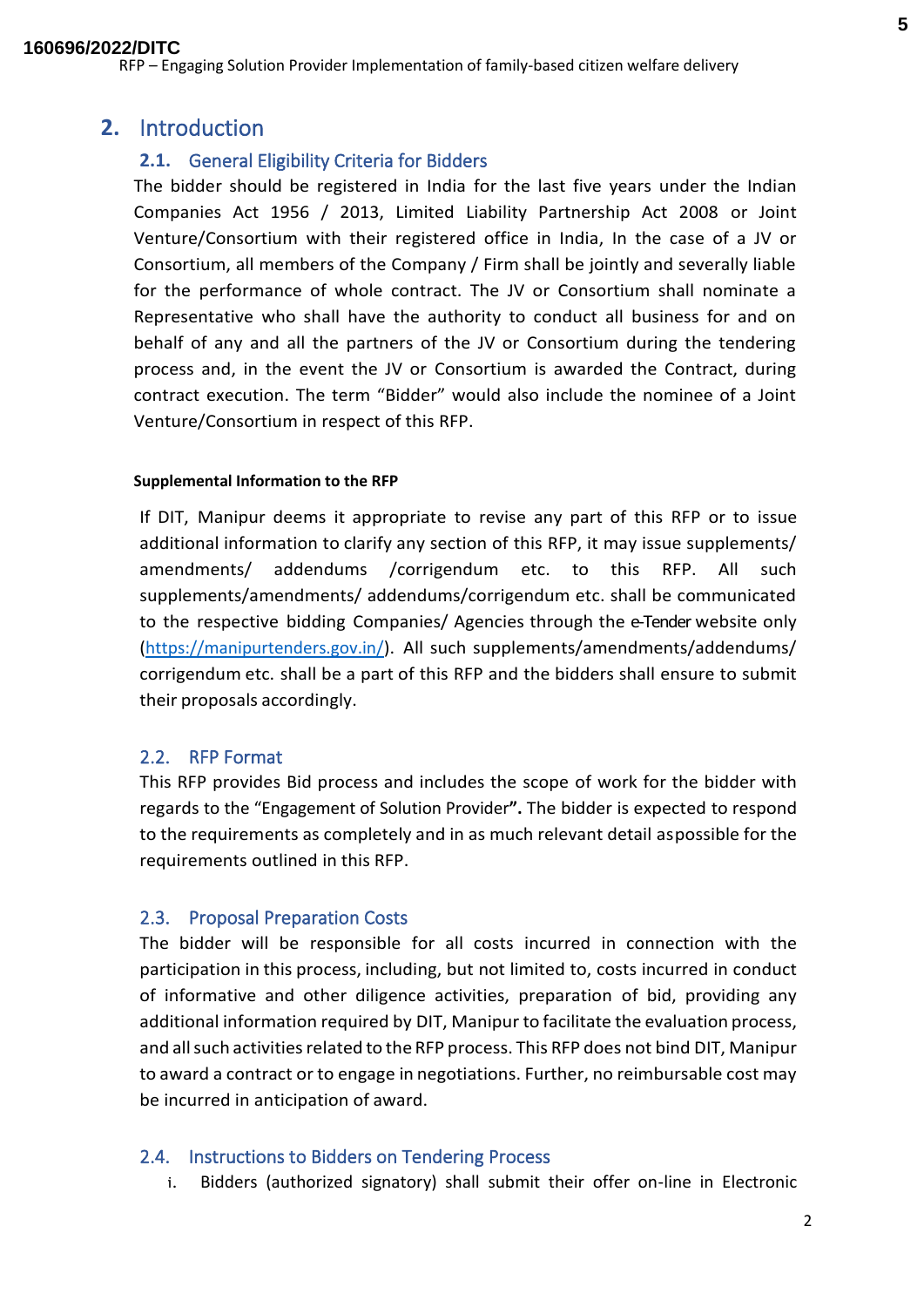formats both for technical and financial proposal. The Technical Bid or Financial Bid shall not be submitted in physical form. However, for the purpose of examination and review at any stage of the Project, DIT, Manipur reserves the right to summon the original or truly certified copy of any document submitted by any Bidder in its Bid

- ii. Any subsequent addendum/corrigendum shall be published in the website [https://manipurtenders.gov.in/.](https://etenders.hry.nic.in/)
- iii. Before electronically submitting the bids, it should be ensured that all the bid documentsincluding conditions of contract are digitally signed by the bidder.
- iv. DIT, Manipur will not be responsible for delay in online submission due to any reason. For this, biddersare requested to upload the complete bid well in time so as to avoid technical and last-minute issues like slow speed, chocking of website dueto heavy load or any other unforeseen problems.
- v. DIT, Manipur reservesthe solerighttocancelthebidprocess andreject anyor all ofthe bids received against this RFP.
- vi. DIT, Manipur disclaims any factual/orother errorsin the bidding document(The onus is purely on the individual bidders to verify such information) and the information provided therein are intended only to help the bidders to prepare a bid-proposal.
- vii. No conditional bids shall be accepted, and such bidsshall be summarily rejected forthwith.

## <span id="page-5-0"></span>2.5. Right to Terminate the Process

- i. DIT, Manipur may terminate the bidding process at any time.
- ii. DIT, Manipur makes no commitments, express or implied, that this process will result in a business transaction with anyone.
- iii. This RFP does not constitute an offer by DIT, Manipur.
- iv. DIT, Manipur may invite the bidder for further discussions and clarifications towards the process of selection. The commencement of such discussions does not, however, signify a commitment by DIT, Manipur to execute a contract or to continue negotiations. DIT, Manipur may terminate discussions at any time without assigning any reason.

## <span id="page-5-1"></span>2.6. Submission of bids

- i. Proposals must be submitted online as per the details mentioned in Data Sheet of this RFP.
- ii. Last Date & Time of submission: As per the Data Sheet table.
- iii. DIT, Manipur may, at its discretion, extend the deadline for submission of proposal in which case all rights and obligations of the proposed project and the bidders will thereafter be subject to the deadline as extended.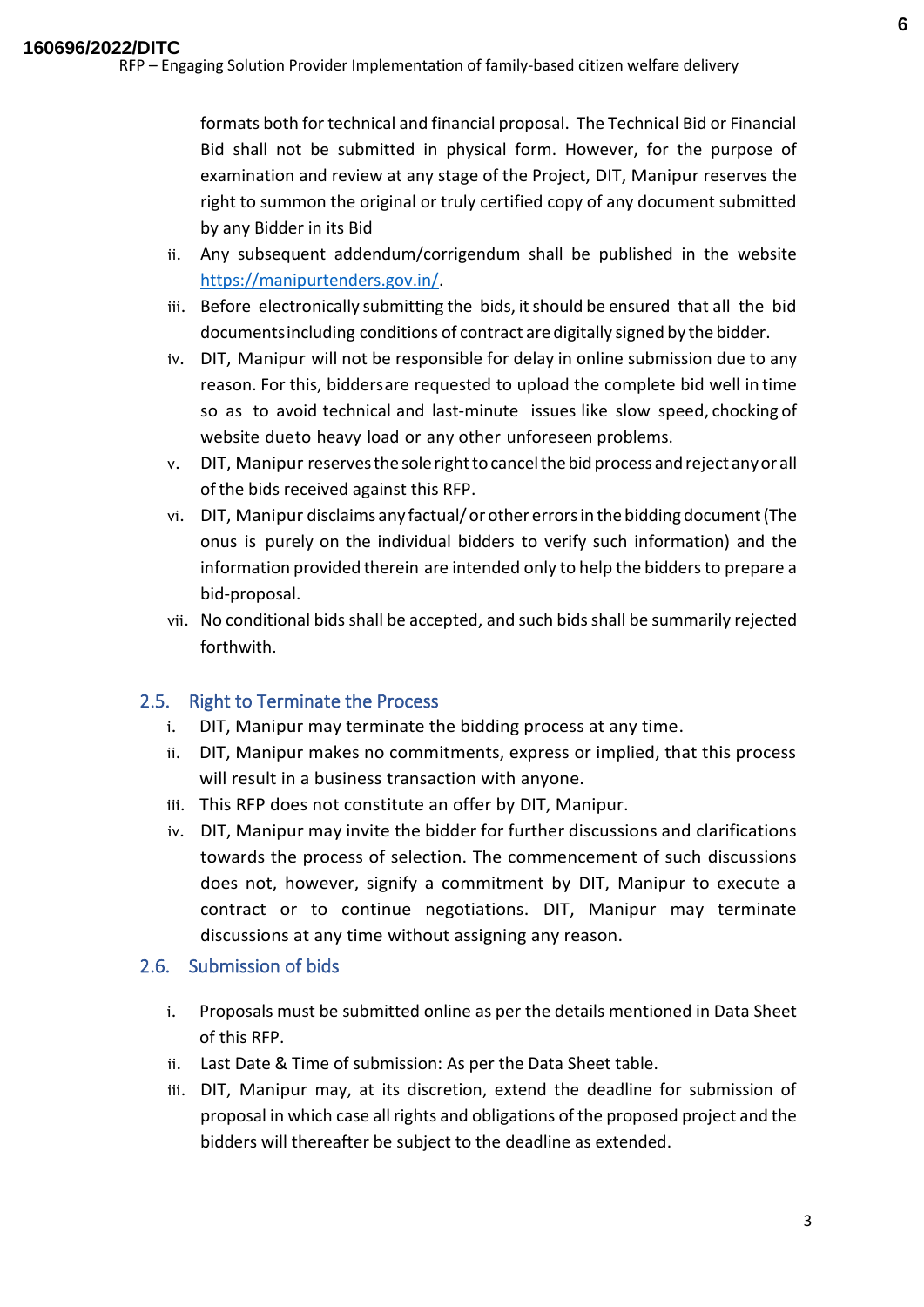## <span id="page-6-0"></span>2.7. General Guidelines for bid opening

- i. Bids will have to be submitted in two parts (technical and financial) as indicated in the RFP. There will be two bid-opening events (i) for the Technical Bids and (ii) for the Financial Bids.
- ii. Every page of the Bid (Technical) Document submitted needs to be stamped by the authorized signatory of the bidder before being scanned and upload.
- iii. DIT, Manipur shall open the Technical bids and list them for further evaluation. The 'Financial Bid' shall not be opened until the evaluation of the Technical bids is complete.
- iv. The bidders may be present during the opening of Financial bids. However, if there is no representative of the bidder, DIT, Manipur may still go ahead and open the bids.

#### <span id="page-6-1"></span>2.8. Bid Opening

The venue for the opening of bids is given below:

Department of Information Technology, Govt. of Manipur

4th floor, Western Block, New Secretariat,

Imphal, Manipur-795001

DIT, Manipur reserves the right at all times to postpone or cancel a scheduled Tender opening.

## <span id="page-6-3"></span><span id="page-6-2"></span>3. Terms of Reference

#### 3.1. Background

India devotes approximately 34% of its expenditure on benefit and welfare schemes every year. As per the Union Budget 2019, Government of India shall spend over INR 7 Lakh Crore on Central Sector Schemes and INR 3 Lakh Crore on Schemes for the welfare of vulnerable groups in FY 19-20.

More than 670 welfare schemes are being delivered by the Government through more than 15 ministries including Ministry of Finance, Ministry of Power, Ministry of Health Family & Welfare, Ministry of Social Justice & Empowerment and Ministry of Agriculture. Apart from this, each State provides specific welfare benefits to its own residents. Even though a significant amount is spent across all platforms, many such schemes fail to deliver the required promise.

- **a) Few schemes define overall budget**: Of the 675 welfare schemes in the Union Budget 2017-18, 7 schemes alone contributed for over 50 percent ofthe expenditure.
- **b) Duplication of beneficiaries**: Duplication of beneficiaries across schemes leads to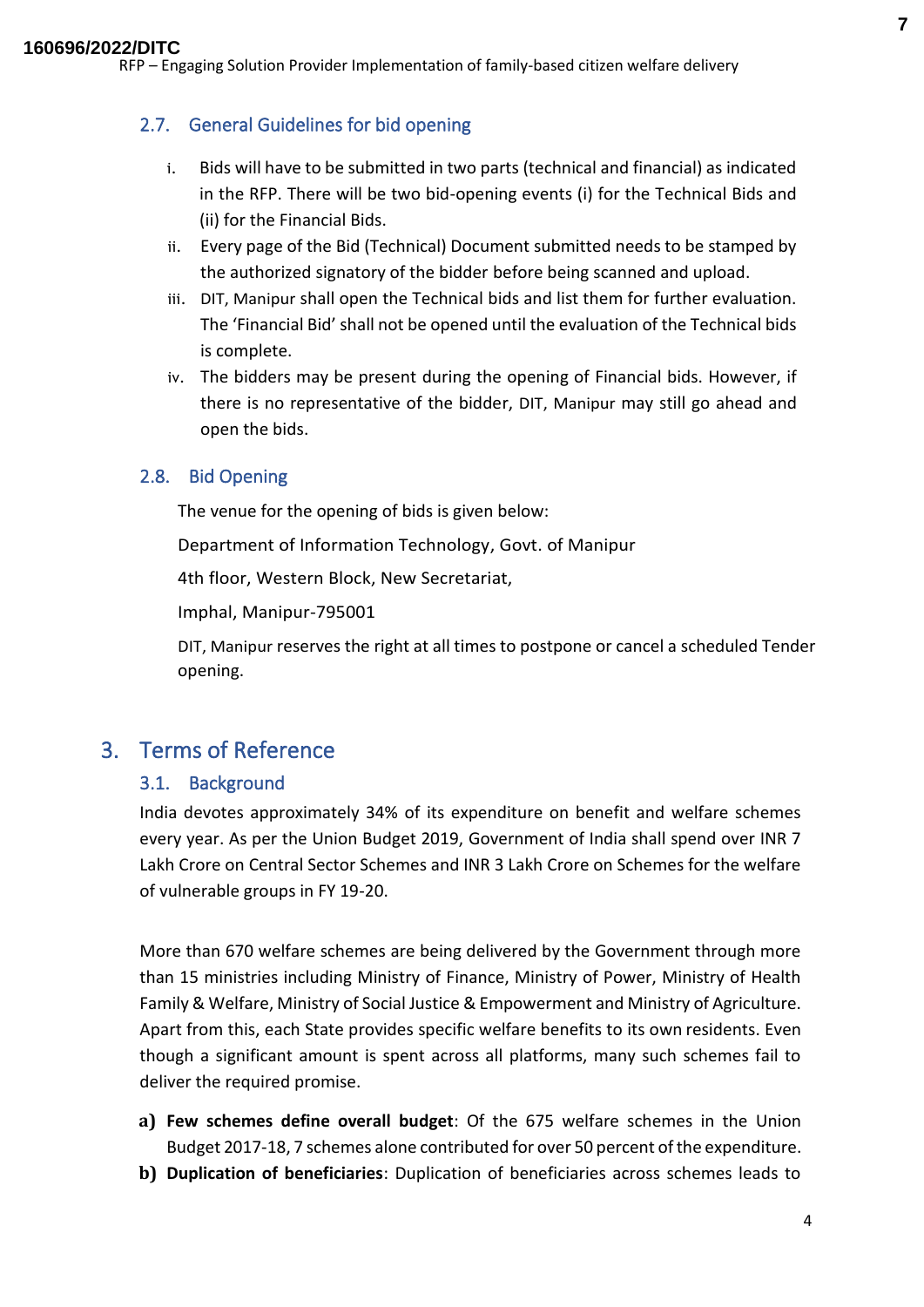- **c) Low Utilization**: Fund utilization in such welfare schemes is also a major area of concern. As per a study by NIPFP, fund utilization of the National Health Mission scheme was approx. 55% in the year 2016-17. This ratio was even lower in the North Eastern States.
- **d) High administrative costs**: A large part of the funds utilized in such schemes is spent on publicity to reach out to the target group of beneficiaries.

#### <span id="page-7-0"></span>Manipur Landscape

Manipur is one of the eight Sister States situated in North East India. The projected population of the State in 2021 based on the 2011 Census is 31.65 Lakhs, with approximately 44% population belonging to Schedule Caste & Schedule Tribe (SC/ST) communities. According to 68<sup>th</sup> Round (2011-12) of NSSO, more than 10 Lakh persons fall below poverty line. The literacy rate in State (76.94%) is higher than the national average.

More than 31% of the State's expenditure is spent on Social Services. Manipur spent approximately INR 2,916 Crore on the State Planned Schemes with INR 2,117 Crores being allocated through Centrally Sponsored schemes during the FY 2019-20. However, challenges in scheme delivery related to unidentifiable beneficiaries and scheme coverage still remain.

#### <span id="page-7-1"></span>3.2. Objectives

With an objective to tackle the issues in delivery & distribution of funds in the welfare schemes to the desired beneficiaries, a beneficiary led welfare management platform is proposed to be formulated. Further, since the conditions for identification of beneficiaries in majority of these schemes are based on family-based criteria (including family income, type of household, BPL etc.), it is imperative for the Governments of today to capture family-level information of the beneficiary apart from the beneficiary information which is traditionally captured by the current scheme delivery systems.

In the above context, Government of Manipur invites proposals from prospective solution providers for designing and implementing a family-based platform for efficient and effective delivery of welfare schemes to the citizens.

#### <span id="page-7-2"></span>3.3. Scope of Work

Considering swift turn around time required for implementation, it is expected that the solution provider shall bring on-board a ready to use customizable tool for capturing the family-based information of the beneficiaries to aid the State Government in delivery of services at household level. The scope of work for the solution provider shall further include:

#### **i. Study of welfare schemes & scheme delivery landscape**

• Comprehend the scheme delivery process and forms for key welfare schemes of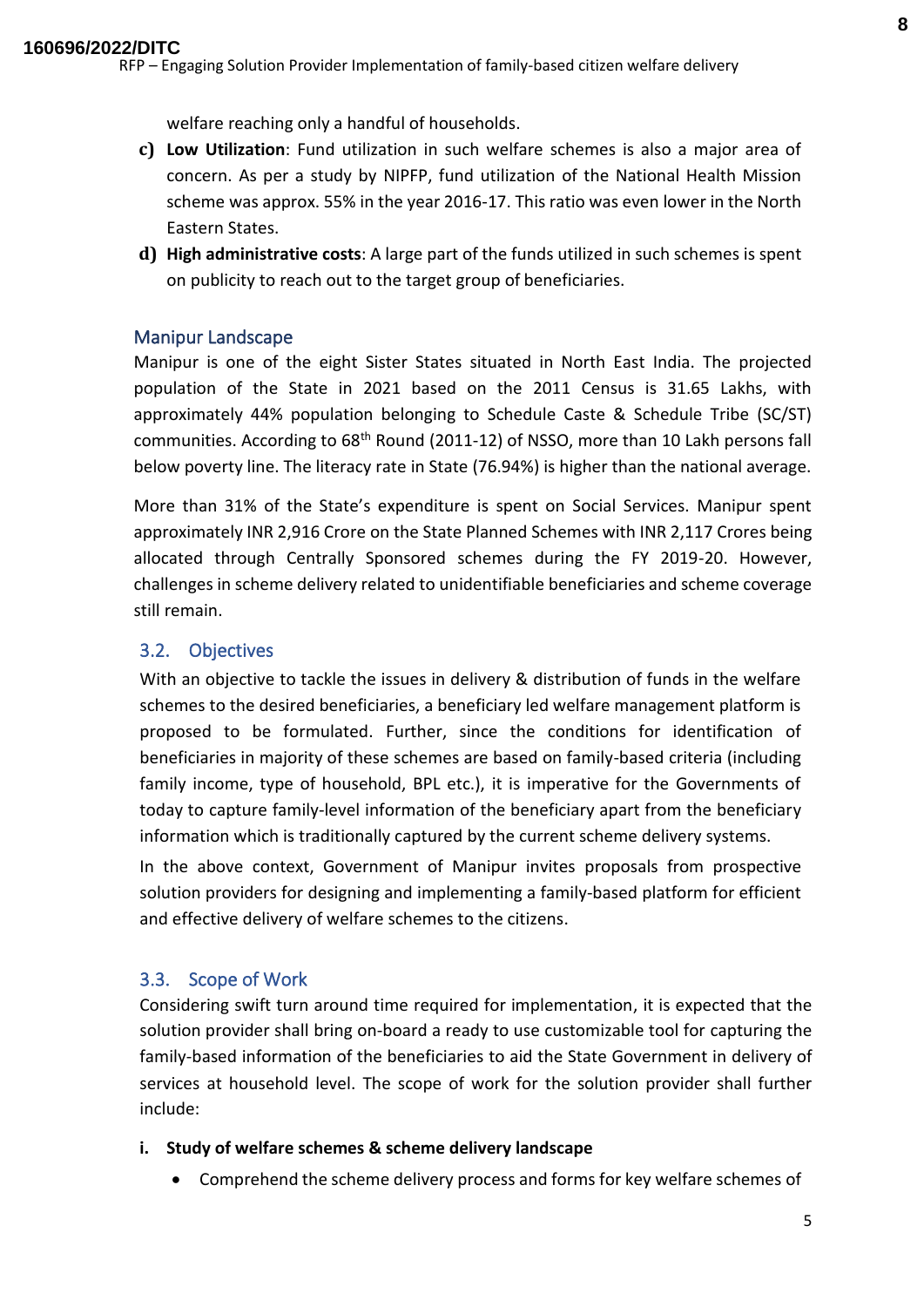the State (State Scholarship schemes, State Pension schemes & allowances and Chief Ministergi Sotharabasing-gi Tengbang and any other as suggested by the State Govt. from time to time)

- Document the beneficiary attributes being captured by the application form of each of the identified schemes and work with DIT, Manipur to define common beneficiary attributes which shall be used to customize the information required for each beneficiary which are being used by most of the welfare delivery schemes
- Document key vulnerabilities across which the various identified schemes categorize and define the respective beneficiaries
- Design standard operating procedures (SOP) for scheme integration and delivery through the proposed common beneficiary database
- Design processes for update and verification of each beneficiary attribute in the proposed common beneficiary database to ensure reliability and recency of the database

| <b>Key Deliverables</b> |                                                                                                                 |  |
|-------------------------|-----------------------------------------------------------------------------------------------------------------|--|
| i.                      | Report on the shortlisted beneficiary attributes and vulnerabilities                                            |  |
| ii.                     | Software Design Document of the tool for creation of common<br>beneficiary database                             |  |
| iii.                    | SOP documents for integration of each of the identified scheme with<br>the proposed tool                        |  |
| iv.                     | Rules and process flows for verification and update of each beneficiary<br>attribute to be captured in the tool |  |

#### **ii. Tool design, development and deployment**

- Customize the solution offered by the solution provider to accommodate the State specific requirements specified identified during the study of welfare scheme delivery landscape
- Ensure Testing and Security Audit of the customized solution before Go-Live
- Manage the deployment of the solution on the State Data Center or any other infrastructure provided by the State Government
- Migration existing family level databases (including SECC and PDS) available with the State to curate preliminary data of families
- Integration with the identified scheme databases to ensure information flow from the common beneficiary database to the individual scheme databases
- Coordinate with the State Data Center team to identify a DR site and required infrastructure for the solution, design the Disaster Recovery (DR) strategy &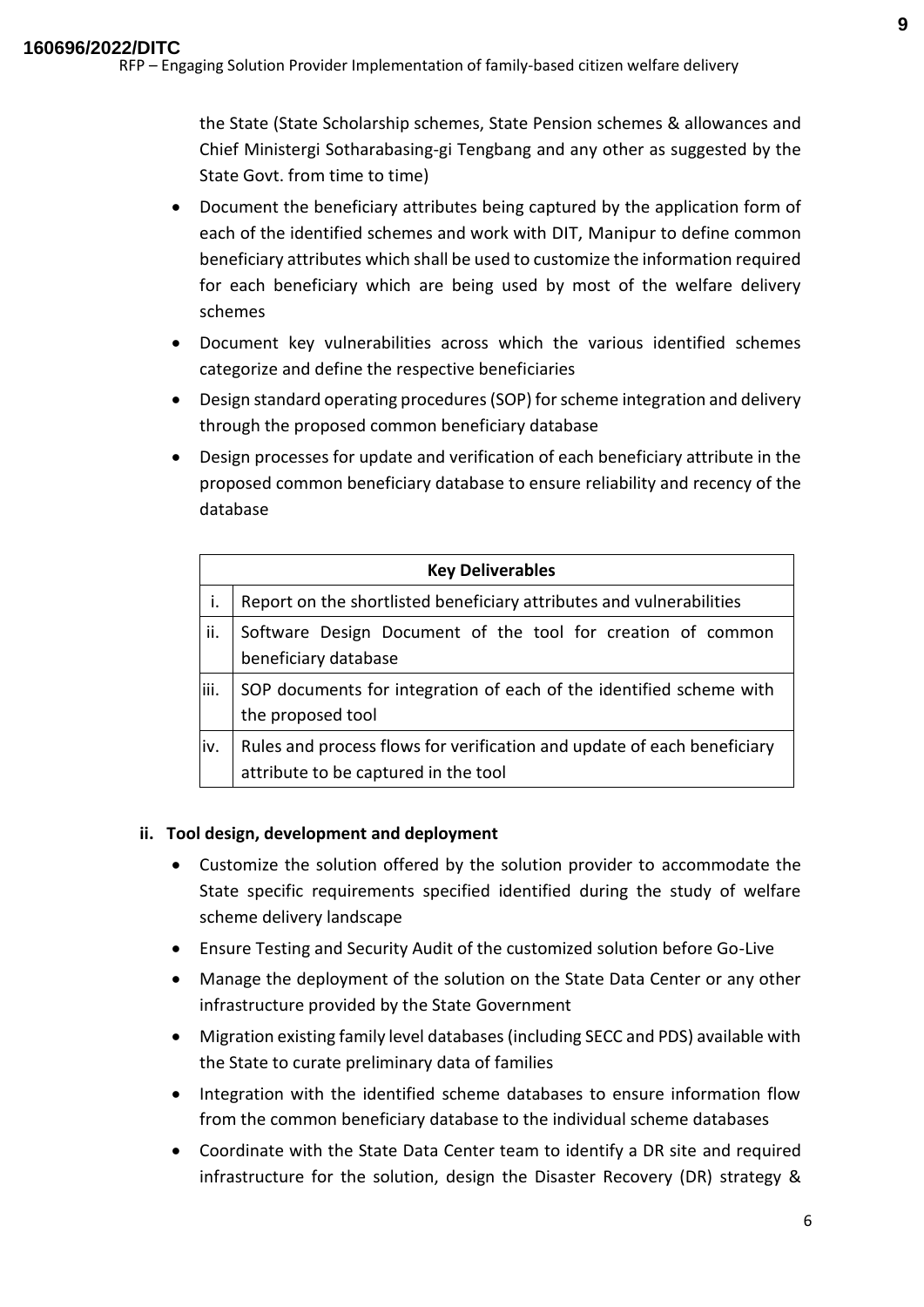setup the RTO and RPO for each module of the solution to maintain business continuity.

• Training and change management of various stakeholders

|       | <b>Key Deliverables</b>                                          |  |  |
|-------|------------------------------------------------------------------|--|--|
|       | Security Audit certificate of the solution                       |  |  |
| ii.   | SOP document for curating a preliminary family database from the |  |  |
|       | existing data sources available with the Government              |  |  |
| liii. | Integration document, API document and other such key technical  |  |  |
|       | documents related to the tool developed                          |  |  |
| liv.  | Training manual for each critical module of the tool             |  |  |

#### **iii. Hardware Sizing**

- Sizing of the hardware required for hosting of the tool including server configuration including the operating system, RAM, no. of cores etc. and storage space requirements for the tool in consultation with DIT, Manipur
- Ensure sizing shall is done keeping in view the requirements of the tool for the next 5 years and the existing hardware provided in the State Data Center, or any other hosting site shortlisted by DIT, Manipur for this purpose
- Based on the actual transaction volume, hardware sizing and SDC readiness, assist DIT Manipur in formulating a detailed Bill of Material (BoM) and BoQ of the production environment and assist in procurement of the same. Facilitate DIT, Manipur (if required) in procurement of the any additional hardware which may be required for the tool in the future.

#### **iv. Operations and Maintenance**

- Maintenance support for a duration of 5 years from the date of Go-Live of the tool
- Bug-fixes and end-user problem resolution as reported by DIT, Manipur
- Implement change requests and new integrations (Schemes, databases and systems) as per the requirements of DIT, Manipur
- Setup mechanisms for Configuration Management and Version Control
- Prepare monitoring and status reports on the progress of the project as per the requirements of DIT, Manipur

| <b>Key Deliverables</b> |                                                     |  |  |
|-------------------------|-----------------------------------------------------|--|--|
|                         | $\vert$ i.   Monitoring and progress status reports |  |  |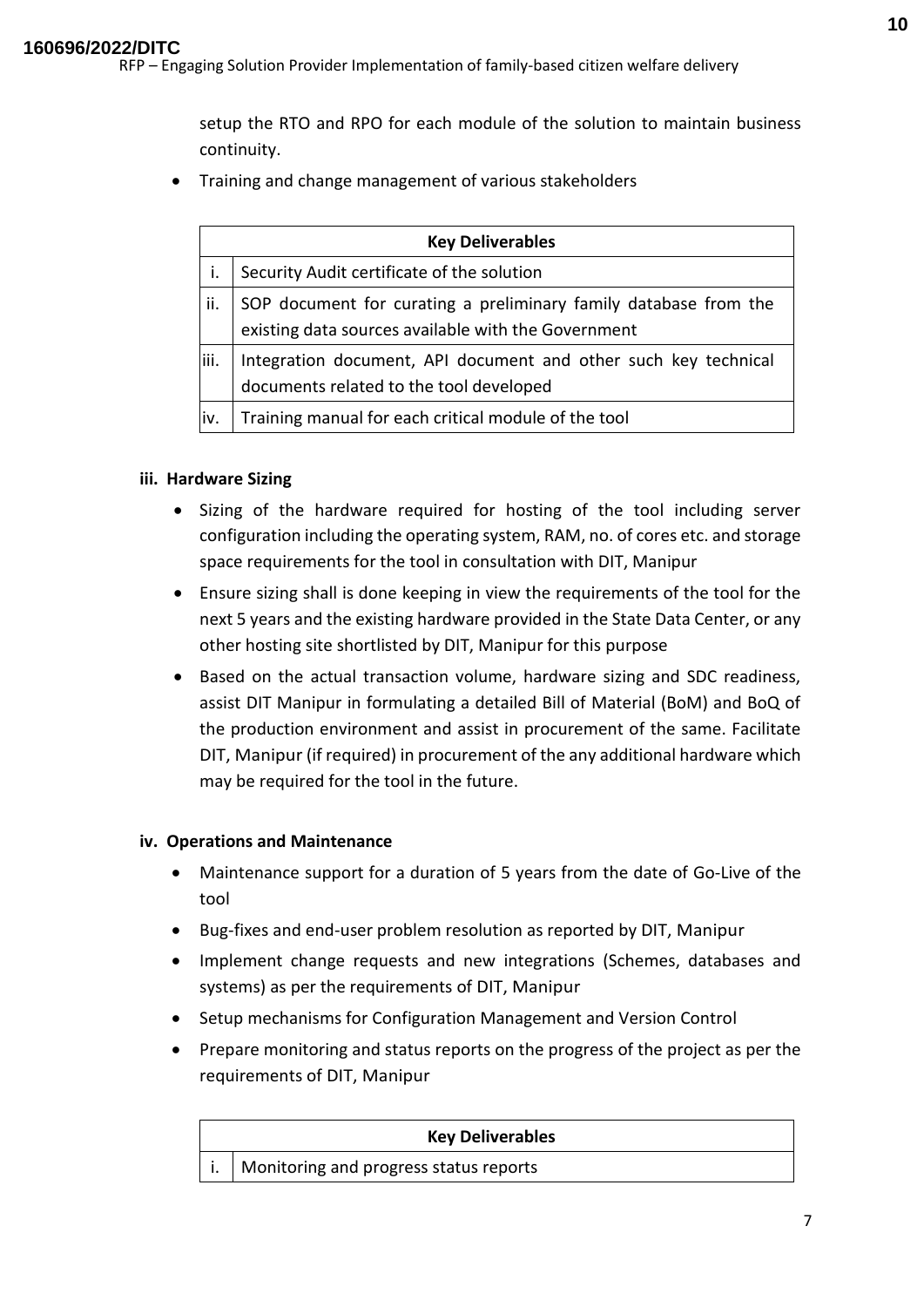ii. Version Management Documentation

## <span id="page-10-0"></span>3.4. Duration of the engagement

The implementation phase for the project shall be 12 months. Post the implementation phase, the solution provider shall be required to provide operations and maintenance support for a period of 60 months (5 years).

## <span id="page-10-2"></span><span id="page-10-1"></span>4. Proposal Evaluation Process

## 4.1. Pre-Qualification & Technical Evaluation Criteria

The bidders shall be required to fulfil the prequalification criteria defined below in order to be eligible for the bidding process as defined in the RFP.

| No. | Pre-qualification Criteria                                                                                                                                                                                                                                                                                                                                                                                                                      | <b>Supporting Documents</b>                                                                                                                                                                                                                                                                                                                          |
|-----|-------------------------------------------------------------------------------------------------------------------------------------------------------------------------------------------------------------------------------------------------------------------------------------------------------------------------------------------------------------------------------------------------------------------------------------------------|------------------------------------------------------------------------------------------------------------------------------------------------------------------------------------------------------------------------------------------------------------------------------------------------------------------------------------------------------|
|     |                                                                                                                                                                                                                                                                                                                                                                                                                                                 | to be furnished                                                                                                                                                                                                                                                                                                                                      |
| 1.  | The bidder should be registered in India under the<br>Companies Act 1956 / 2013, Limited Liability<br>Partnership Act 2008 with its registered office in India<br>for the last five years as on 31.03.2021.                                                                                                                                                                                                                                     | Certificate of Incorporation/<br>Partnership Deed                                                                                                                                                                                                                                                                                                    |
| 2.  | The bidder should have an average turnover of<br>a)<br>INR 10 crores from professional services in the<br>last three (3) Financial years as per audited<br>results (latest being FY 2020-2021).<br>The bidder should have positive net worth at the<br>b)<br>time of submission of the bid.                                                                                                                                                     | <b>Audited Annual Financial</b><br>$\bullet$<br><b>Statements</b><br><b>Annual Report</b><br>$\bullet$<br>Certified statement from<br>$\bullet$<br>the Current Statutory<br>Auditors of the<br>Company/Agency.                                                                                                                                       |
| 3.  | The bidder should have at least one engagement<br>(ongoing or completed) of minimum value Rs.2 Crore<br>in their services offerings during the last 3 Years in<br>IT/e-Governance/ICT based project management for<br>Central Government or State Government for a state<br>wide IT Implementation.<br>In case of an ongoing engagement, the billed value of<br>the project at the time of submission of bid should be<br>at least Rs. 1 Crore. | Certificate from the<br>$\bullet$<br>current authorized<br>signatory of the<br>Company/Agency.<br>Work Order/Completion<br>$\bullet$<br>Certificate/ Client<br>Certificate and citations.<br>In the event of a multi-<br>stage, multi-service<br>engagement, a completed<br>phase supported by a<br>client certificate or<br>documentation / payment |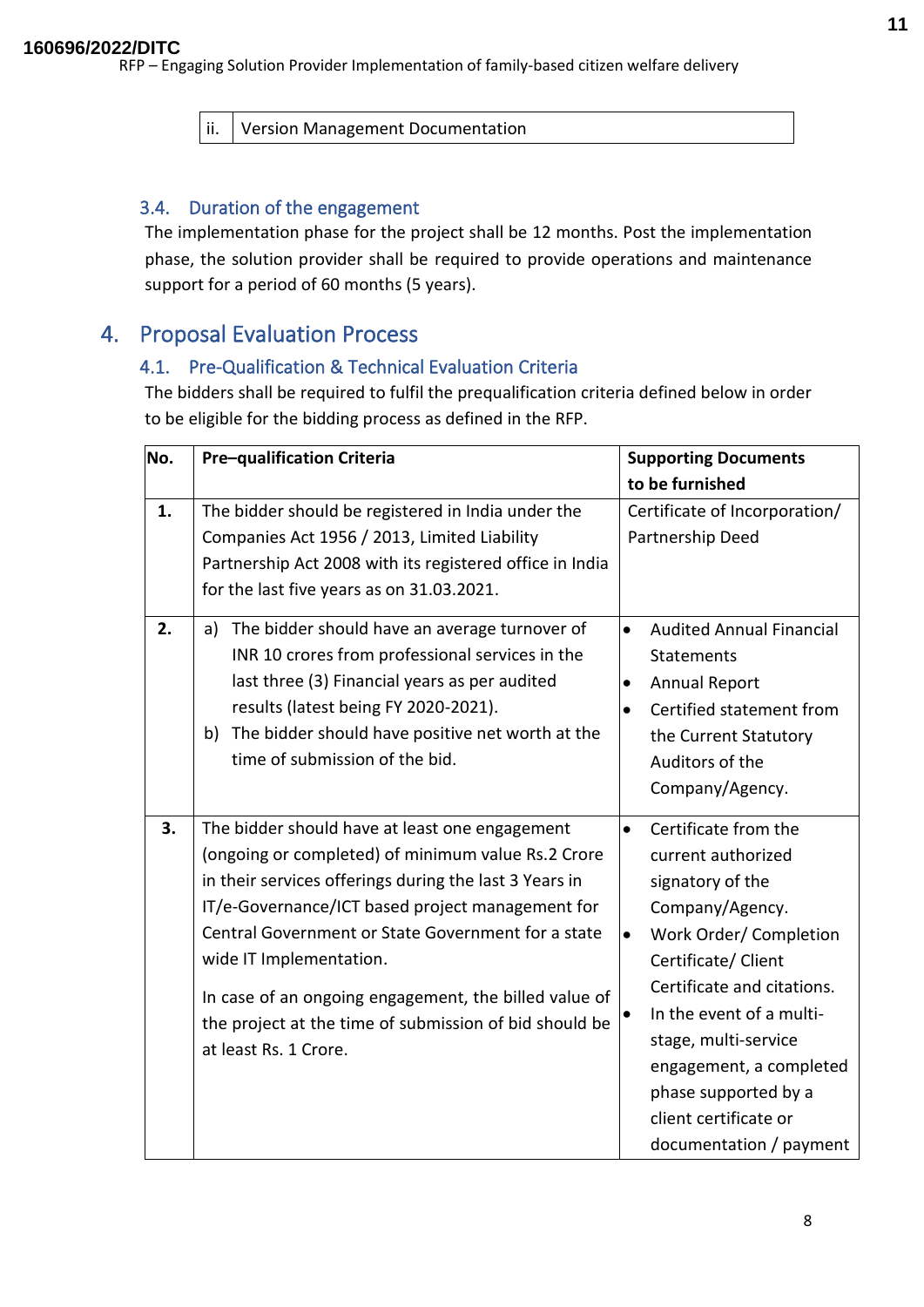| No. | Pre-qualification Criteria                                                                                                                                                                                                                                                 | <b>Supporting Documents</b><br>to be furnished                                                                                                                                                           |  |
|-----|----------------------------------------------------------------------------------------------------------------------------------------------------------------------------------------------------------------------------------------------------------------------------|----------------------------------------------------------------------------------------------------------------------------------------------------------------------------------------------------------|--|
|     |                                                                                                                                                                                                                                                                            | realization shall also be<br>considered equivalent.                                                                                                                                                      |  |
| 4.  | The bidder should have minimum 50 Full Time/ on-roll<br>Resources as on date of submission of bid                                                                                                                                                                          | Certificate<br>list<br>and<br>of<br>professionals<br>from<br>the<br>current authorized signatory<br>of the Company/Agency. PF<br>numbers of each of these<br>professionals shall need to be<br>furnished |  |
| 5.  | The bidder should not earlier be blacklisted or under<br>pending litigation/action, suit, proceeding or<br>investigation by any State/UT Government or Central<br>Government/department/agency(ies)/any Indian<br>tribunal in India from participating in bidding process. | Certificate from the current<br>authorized signatory of the<br>Company/Agency                                                                                                                            |  |
| 6.  | The bidder should have at least one engagement<br>(ongoing or completed) in one or more of the eight<br>sister states of Northeast India (Arunachal Pradesh,<br>Assam, Meghalaya, Manipur, Mizoram, Nagaland,<br>Sikkim and Tripura)                                       | Certificate from the<br>$\bullet$<br>current authorized<br>signatory of the<br>Company/Agency.<br>Work Order/ Completion<br>$\bullet$<br>Certificate/ Client<br>Certificate and citations.               |  |
| 7.  | The bidder should be ISO certified company                                                                                                                                                                                                                                 | Copy of the valid ISO<br>certificates as on date of<br>submission of bid                                                                                                                                 |  |
| 8.  | The bidder should submit non-refundable<br>Application Tender Fee of Rs. 10,000/-.<br>This is not applicable for MSME Units/NSIC Exempted<br>units                                                                                                                         | Scanned copy of DD<br>pertaining to Tender Fee                                                                                                                                                           |  |

#### **Technical Evaluation:**

The criteria for technical evaluation are as follows:

| <b>S.No</b> Evaluation Criteria                                            | <b>Max Score</b> |
|----------------------------------------------------------------------------|------------------|
| Turnover from professional services in last financial year i.e. FY 2020-21 |                  |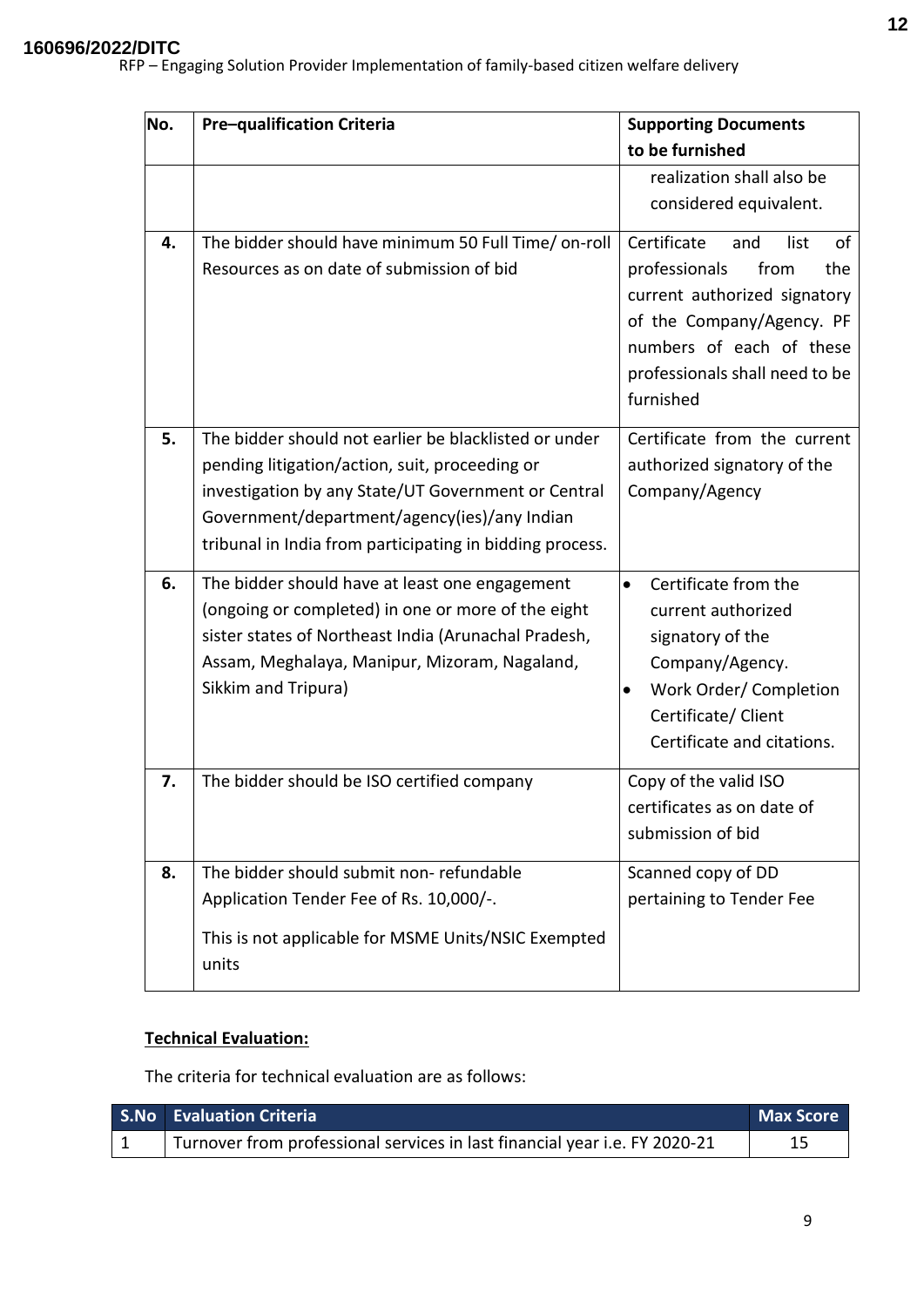## **160696/2022/DITC**

RFP – Engaging Solution Provider Implementation of family-based citizen welfare delivery

| S.No           | <b>Evaluation Criteria</b>                                                       |                                                                              |              | <b>Max Score</b> |    |
|----------------|----------------------------------------------------------------------------------|------------------------------------------------------------------------------|--------------|------------------|----|
|                |                                                                                  | <b>Turnover (in INR Cr.)</b>                                                 | <b>Score</b> |                  |    |
|                |                                                                                  | $>=10$ and < 15                                                              | 5            |                  |    |
|                |                                                                                  | $>=15$ and < 20                                                              | 10           |                  |    |
|                |                                                                                  | $>=20$                                                                       | 15           |                  |    |
| $\overline{2}$ |                                                                                  | Experience in IT/e-Governance/ICT based project management assignment        |              |                  | 15 |
|                |                                                                                  | with Central Government or State Government in the last three years from     |              |                  |    |
|                |                                                                                  | the date of submission of bid. Engagement should be of a value of at least   |              |                  |    |
|                |                                                                                  | INR 2 Crore. (5 marks per engagement)                                        |              |                  |    |
|                |                                                                                  | (Work Order/LOA/Contract agreement should be furnished).                     |              |                  |    |
| 3              |                                                                                  | At least one engagement (ongoing or completed) in one or more of the eight   |              |                  | 20 |
|                |                                                                                  | sister states of Northeast India with contract value of over INR 2 crores in |              |                  |    |
|                |                                                                                  | the last 3 years (10 Marks per engagement)                                   |              |                  |    |
| 5              |                                                                                  | Completeness of Approach and Methodology to meet the requirements of         |              |                  | 20 |
|                | the State as mentioned below:                                                    |                                                                              |              |                  |    |
|                | Approach for designing the application architecture $-5$ Marks                   |                                                                              |              |                  |    |
|                | Proposed Technology - 10 Marks                                                   |                                                                              |              |                  |    |
|                | ○ Open-Source Development Stack - 5 Marks                                        |                                                                              |              |                  |    |
|                | ○ Distributed/NoSQL database system - 5 Marks                                    |                                                                              |              |                  |    |
|                |                                                                                  | API Based/Platform Independent Integration mechanisms - 5 Marks              |              |                  |    |
| 6              |                                                                                  | Live Demo on Proof of Concept of the proposed tool and its fitment to the    |              |                  | 30 |
|                |                                                                                  | State's requirements. Following points shall need to be demonstrated:        |              |                  |    |
|                | $\bullet$                                                                        | Creation and modification of a family                                        |              |                  |    |
|                | $\bullet$                                                                        | Mapping of schemes to a family based on information provided                 |              |                  |    |
|                | Effort required for customization of various parameters of the tool<br>$\bullet$ |                                                                              |              |                  |    |
|                | Ease of integration with other heterogeneous IT systems                          |                                                                              |              |                  |    |
|                |                                                                                  | Data analytics and reporting capabilities                                    |              |                  |    |

## <span id="page-12-0"></span>4.2. Financial Evaluation Criteria

It is envisaged that the development and deployment of the tool shall require an initial one-time cost and shall also involve subsequent efforts in terms of scheme analysis, modification of tool and other updates as required by the State Government from time to time. Hence, the implementation of the tool is planned to be on a hybrid model wherein, during the first year, CAPEX model approach shall be followed and in the subsequent years, the tool shall be operated through OPEX model approach. Accordingly, the bidder shall be required to submit their financial bids as per the format specified in **Annexure – IV/V** of this document.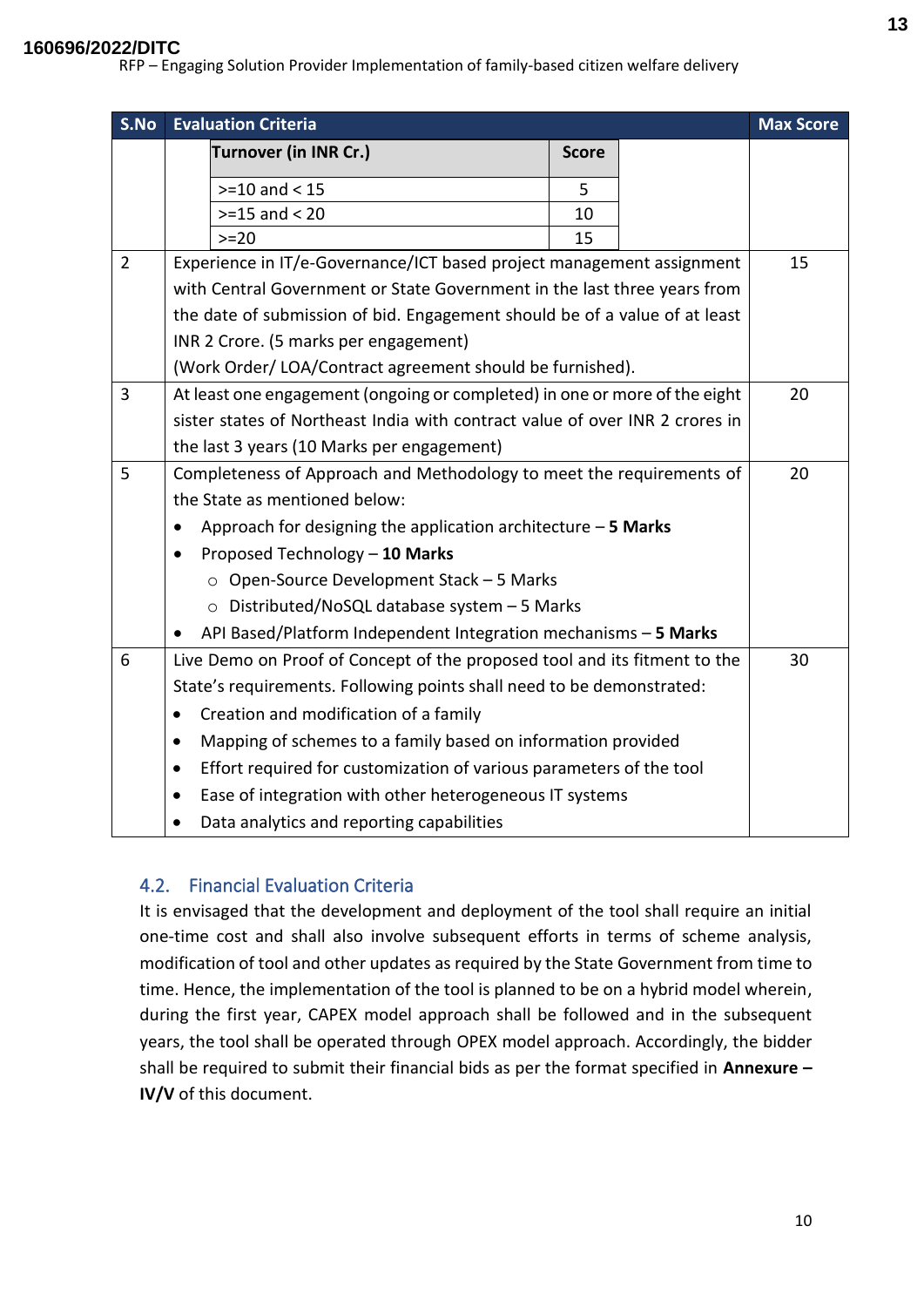## <span id="page-13-0"></span>4.3. Evaluation of Bid

Proposals will be reviewed by a Committee of Officers (the "Committee"). The Committee will examine the eligibility criteria to determine whether they are as per the requirement in the RFP, whether the documents have been properly signed, whether the required Tender Fee is deposited, and whether the bids are generally in order. Any bids found to be non-responsive for any reason or not meeting the eligibility criteria specified in the bidding documents will be rejected and not included for further consideration. The final awarding of the contract will be done based on a Quality cost-based system (QCBS) Method The following is the procedure for evaluation:

#### **a) Technical evaluation**

The technical bid documentation furnished by the bidder shall be examined in detail in order to determine whether they are substantially responsive to the requirements set forth in this document. In order to reach such a determination, DIT, Manipur shall examine the information supplied by the Bidders, and shall evaluate the same as per the evaluation criteria specified in this RFP. This evaluation will also involve scoring each component of the technical bid as per guidelines described in this RFP so that each technical bid will be assigned an overall score. The bidders may be required to make presentation on technical and operations aspect of the bid as per Data Sheet of this RFP. The Bidder is requested to take note of the following:

- i. Bidder is required to submit their technical bids strictly as per the technical bid format defined in the **Annexure-I**, **Annexure-II** and **Annexure-III** of this document.
- ii. Technical proposal should not contain any financial information. Technical bids containing financial information will be summarily rejected.
- iii. A Proposal shall be rejected at this stage if it does not respond to important aspects of the RFP, and particularly the Scope of Work or if it fails to comply with the technical requirements. The technical evaluation criterion is same as given in RFP of this document.
- iv. The overall technical score cut-off is **75 marks**. As one of the criteria, the bidder will require to attain the overall cut-off marks or more during the evaluation, for their Financial bids to be considered.
- v. Only the bidders, who score a total Technical score of **75 (Seventy Five) or more**, will qualify for the evaluation of their Financial bids.
- vi. Technical evaluation shall be uploaded on the e-tender Portal.
- vii. After the technical evaluation is completed and approved, DIT, Manipur shall open the Financial Proposals of only those bidders who complied with the technical criterion specified in the RFP.

#### **b) Financial evaluation**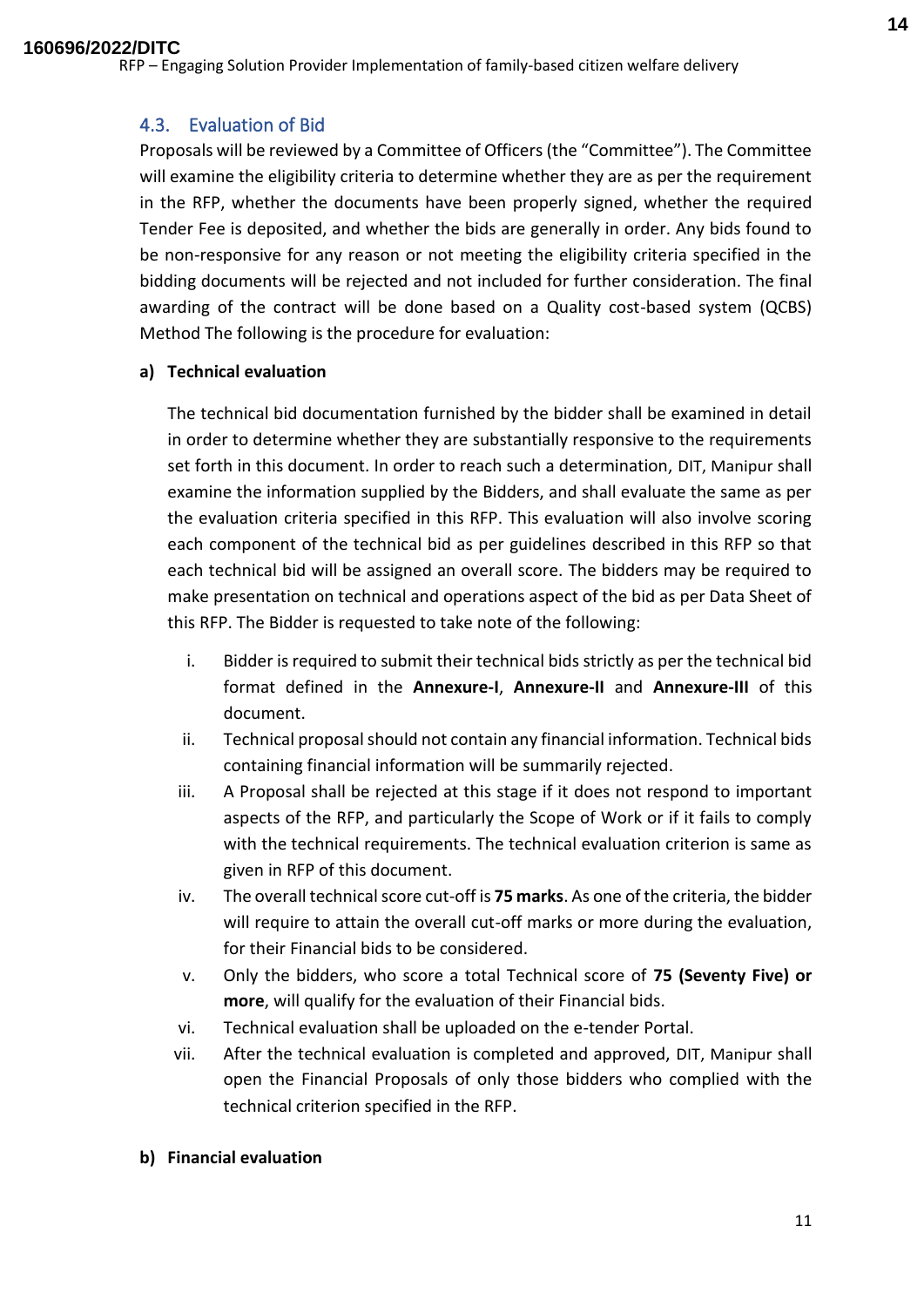Based on the results of the technical evaluation, the committee will then proceed to open and evaluate the financial bids of only those bidders who are able to qualify the Technical evaluation given in this RFP. The Financial evaluation will consider the information supplied by the Bidders in the Financial Bid, and the same shall be evaluated in accordance with the evaluation criteria specified in this document. The Bidders are requested to take note of the following:

- i. The financial proposal of only technically qualified bidders shall be opened for evaluation.
- ii. Bidder is required to submit their financial bids strictly as per the technical bid format defined in the **Annexure-V** of this document.
- iii. The financial bid should not be conditional and no technical information should be provided along with the financial bid. In such cases, the bids would be summarily rejected.
- iv. The weights given to the Technical (T) and Financial (F) Proposals are: **T = 0.80, and F = 0.20**, in this bid

#### **c) Selection of Bidder**

The following method employed for the final selection of the solution provider and award of the contract will be QCBS i.e. Quality and Cost Based Selection method, which would ensure the financial & experience soundness of solution provider as well as the rate effectiveness of the same.

- i. Bids with the lowest cost will be given a financial score of 100 (Hundred) and other proposals given financial scores that are inversely proportional to their prices w.r.t. the lowest offer.
- ii. Similarly, proposal with the highest technical marks (as allotted by the evaluation committee) shall be given a score of 100 (Hundred) and other proposals be given technical score that are proportional to their marks w.r.t. the highest technical marks.
- iii. The total score, both technical and financial, shall be obtained by weighing the quality and cost scores and adding them up. On the basis of the combined weighted score for quality and cost, the bidders shall be ranked in terms of the total score obtained.
- iv. The proposal obtaining the highest total combined score in evaluation of quality and cost will be ranked as H-1 followed by the proposals securing lesser marks as H-2, H-3 etc. The proposal securing the highest combined marks and ranked H-1 will be invited for negotiations, if required and shall be recommended for award of contract.
- v. In the event two or more bids have the same score in final ranking, the bid with highest technical score will be H-1.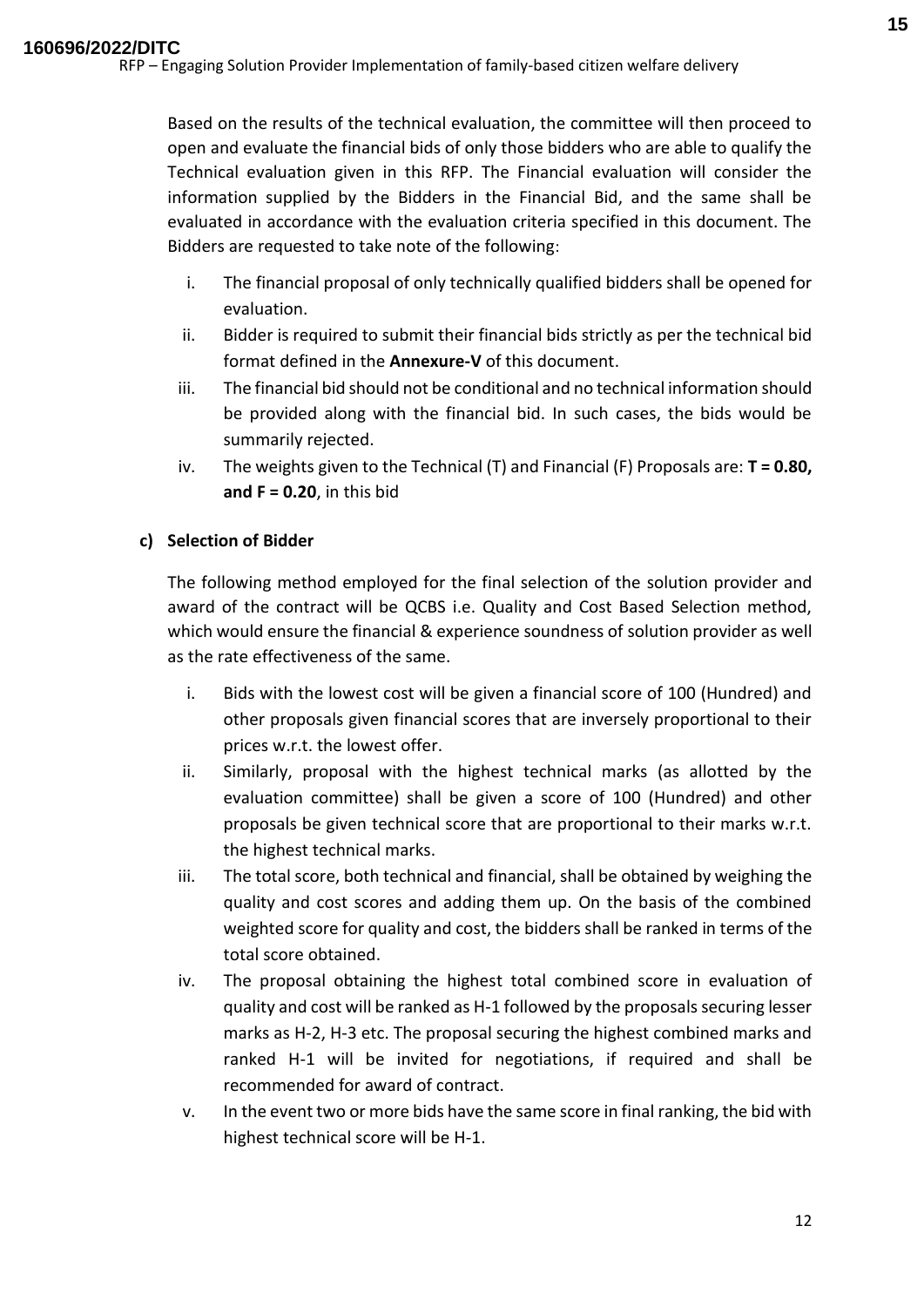#### **160696/2022/DITC**

RFP – Engaging Solution Provider Implementation of family-based citizen welfare delivery

vi. An Evaluated Bid Score (S) will be calculated for each responsive Bid using the following formula, which permits a comprehensive assessment of the Bid price and the technical merits of each Bid:

$$
S = C_{\text{low}}/C \times F + St/S_{\text{high}} \times T
$$

where,

C = Evaluated Bid Price

 $C<sub>low</sub>$  = the lowest of all Evaluated Bid Prices among responsive Bids

St = the total Technical Score awarded to the Bid

S<sub>high</sub> = the Technical Score achieved by the Bid that was scored best among all responsive

Bids

F =The weights given to the Financial Proposals

T = The weights given to the Technical Proposals

As an example, in a particular case of selection of solution provider, it was decided to have minimum qualifying marks for technical qualifications as 60(Sixty) and the weightage of the technical bids and financial bids was kept as 80: 20(Eighty: Twenty). In response to the RFP, three proposals, K, L &M were received. The technical evaluation committee awarded the following marks as under:

K: 75 Marks L: 80 Marks M: 90 Marks

The minimum qualifying marks were 60 (Sixty) thus, all the three proposals were found technically suitable. Using the formula St/S(high), the following technical points are awarded by the evaluation committee:

K: 75/90 = 83 points L: 80/90 = 89 points M: 90/90 = 100 points

The financial proposals of each qualified Agency were opened after notifying the date and time of bid opening to the successful participants. The price evaluation committee examined the financial proposals and evaluated the quoted prices as under:

K: Rs.120. L: Rs.100. M: Rs.110.

Using the formula  $C_{low}/C$ , the committee gave them the following points for financial proposals:

K: 100/120 = 83 points L:  $100/100 = 100$  points M: 100/110 = 91 points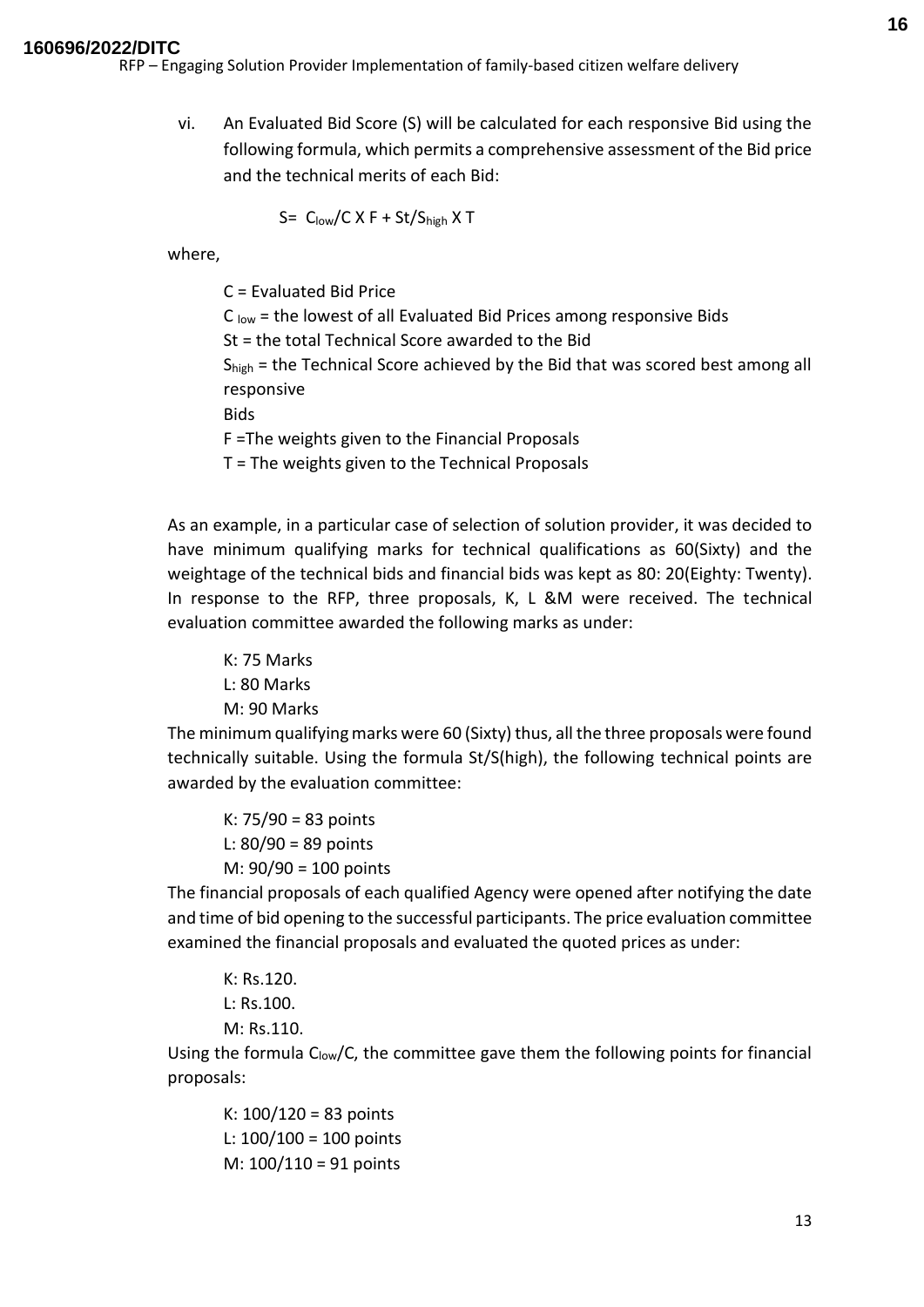In the combined evaluation, thereafter, the evaluation committee calculated the combined technical and financial score as under:

Proposal K: 83x0.20 + 83x0.80 = 83 points.

Proposal L: 100x0.20 + 89x0.80 = 91.2 points

Proposal M: 91x0.20 + 100x0.80 = 98.2 points.

The three proposals in the combined technical and financial evaluation were ranked as under:

Proposal K: 83 points: H-3

Proposal L: 91.2 points: H-2

Proposal M: 98.2 points: H-1

Proposal M at the evaluated cost of Rs.110 (Rupees One hundred and ten) was, therefore, declared as winner and recommended for negotiations/approval, to the competent authority.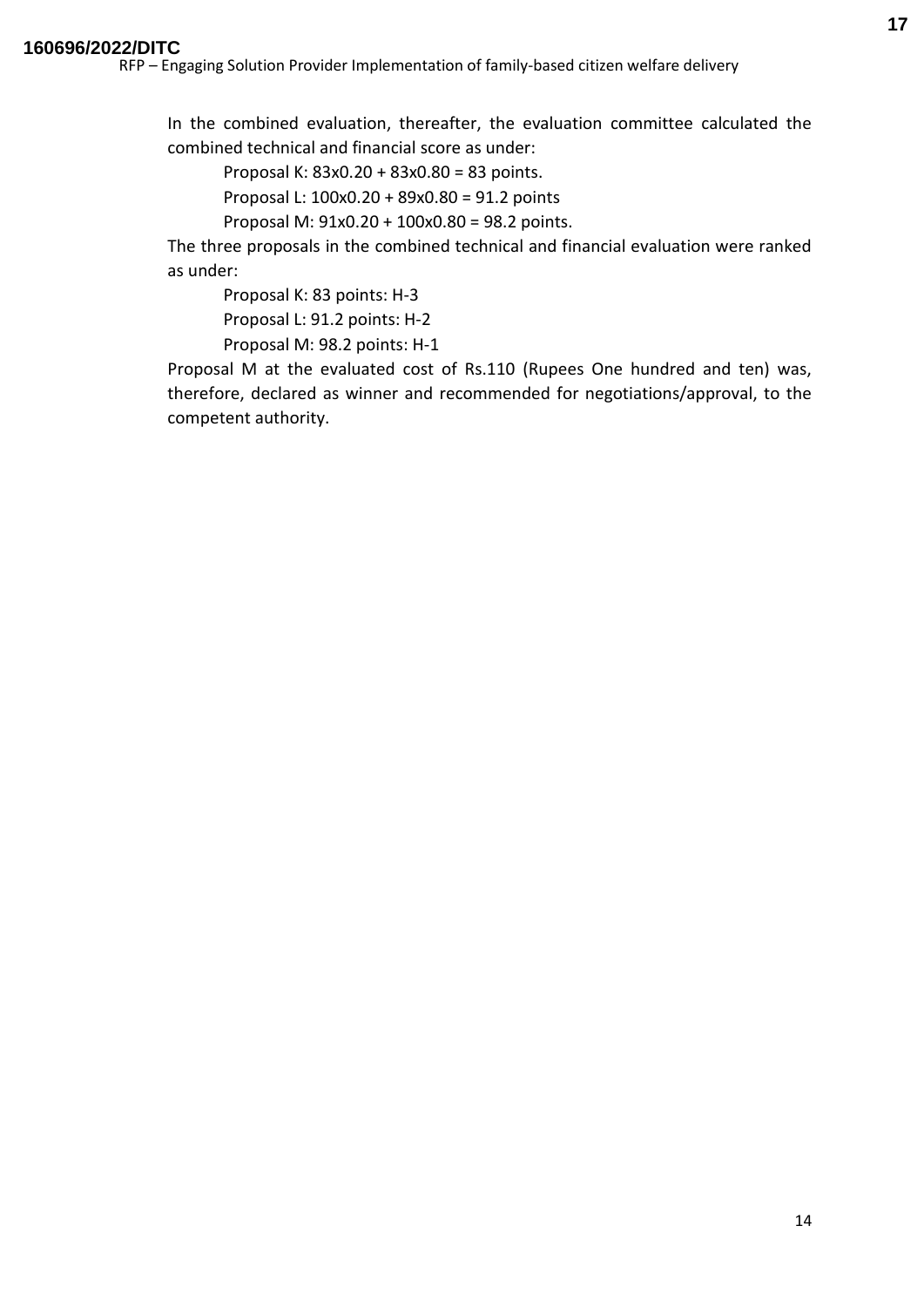## <span id="page-17-0"></span>5. Payment Schedule

Given that the first phase will focus on initial customization & deployment, incurring cost on the solution and related hardware to be procured and second phase on maintenance activities, the payments to the bidder shall be divided into two parts:

**Part 1: CAPEX mode**: During the first year of operations, milestone based of the CAPEX costs shall be released to the bidder. This shall include cost of one-time customization & deployment and the cost of hosting infrastructure:

| Sno            | <b>Milestone</b>                          | <b>Timeline</b>     | Payment |  |  |
|----------------|-------------------------------------------|---------------------|---------|--|--|
|                | <b>CAPEX</b>                              |                     |         |  |  |
| $\mathbf{1}$   | Upon submission of inception report       | $T + 15$ days (T1)  | 10%     |  |  |
| $\overline{2}$ | Formulate the requirements document       | $T1 + 90$ days (T2) | 20%     |  |  |
|                | for the platform along with the plan for  |                     |         |  |  |
|                | phase wise integration of schemes         |                     |         |  |  |
| 3              | Build the base data of the families using | $T2 + 45$ days (T3) | 10%     |  |  |
|                | the existing PDS, SECC or any other       |                     |         |  |  |
|                | family level database available with the  |                     |         |  |  |
|                | State                                     |                     |         |  |  |
| 4              | Go-Live of the portal                     | $T3 + 120$ days     | 60%     |  |  |

#### **Part 2: OPEX mode**:

Post completion of first phase (implementation), the payment to the bidder shall be released in OPEX mode over a period of 60 months. These shall cover the application support activities including minor configurations required during operations phase. OPEX Fee based on per transaction (as specified by the bidder in Annexure  $- V$ ) of the RFP shall be payable on a Monthly basis.

## <span id="page-17-1"></span>6. Award of Contract

## <span id="page-17-2"></span>6.1. Signing of Contract

Within 15 days of receipt of the initial Notification of Award the successful Bidder shall execute the Contract with DIT, Manipur.

## <span id="page-17-3"></span>6.2. Failure to agree with the Terms & Conditions of the RFP

Failure of the successful bidder to agree with the Terms & Conditions of the RFP shall constitute sufficient grounds for the annulment of the award, in which event DIT, Manipur may award the contract to the next best value bidder or call for new bids.

## <span id="page-17-4"></span>7. Instructions to Bidders

Bids must be direct, precise, concise, and complete. DIT, Manipur will evaluate bidder's proposal based on the response to the requirements of the project as outlined in this RFP.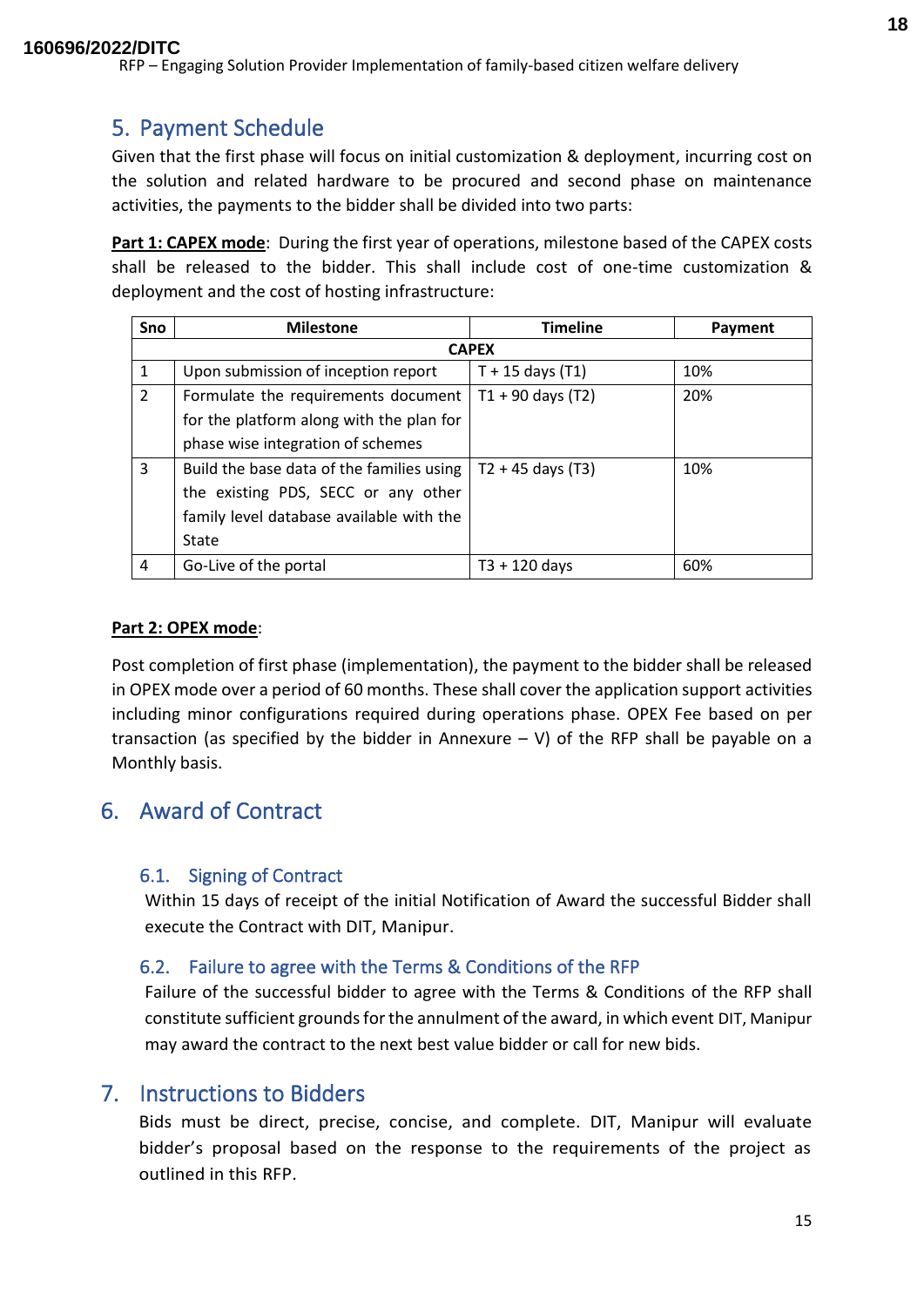## <span id="page-18-0"></span>7.1. Period of Validity of Bids

- a) The technical and commercial bids shall be valid for a period of 90 days or Three (3) months from the closing date of submission of the bids.
- b) A bid valid for a shorter period may be rejected as non-responsive.
- c) DIT, Manipur may solicit the bidder's consent for an extension of the validity period for the bids. The request and the responses thereto shall be made in writing to the Director, DIT, Manipur.

#### <span id="page-18-1"></span>7.2. Non-Conforming Bids

Any bid may be construed as a non-conforming bid and ineligible for consideration if it does not comply with the requirements of this RFP.

#### <span id="page-18-2"></span>7.3. Amendment/Corrigendum of bidding documents

At any time prior to the deadline for submission of bids, DIT, Manipur, for any reason, may modify the bidding documents and may issue supplements/amendments /addendums/corrigendum etc. to this RFP. All such clarifications/amendments/addendums/ corrigendum etc. shall be available to the empaneled Companies/Agencies through the website only and shall be part of this RFP as well as binding on the bidders. DIT, Manipur, at its discretion, may extend the deadline for the submission of bids.

#### <span id="page-18-3"></span>7.4. Language of Bids

The bids and all correspondence & documents shall be written in English. All bids and accompanying documentation will become the property of DIT, Manipur. However, the same will not be shared to third party any confidential / trade secrets identified in the bid

#### <span id="page-18-4"></span>7.5. Prices

The costing shall be provided by the bidder as per Annexure V of this document (BOQ). The bids not conforming to the format may be rejected.

#### <span id="page-18-5"></span>7.6. Disqualification/Right to Reject Proposals

- i. The bids are liable to be rejected in the following cases or in case bidder fails to meet the bidding requirements as indicated in this RFP:
	- a. Proposal not submitted in accordance with this RFP.
	- b. During validity of the bid, or its extended period, if any, the bidder increases his quoted prices.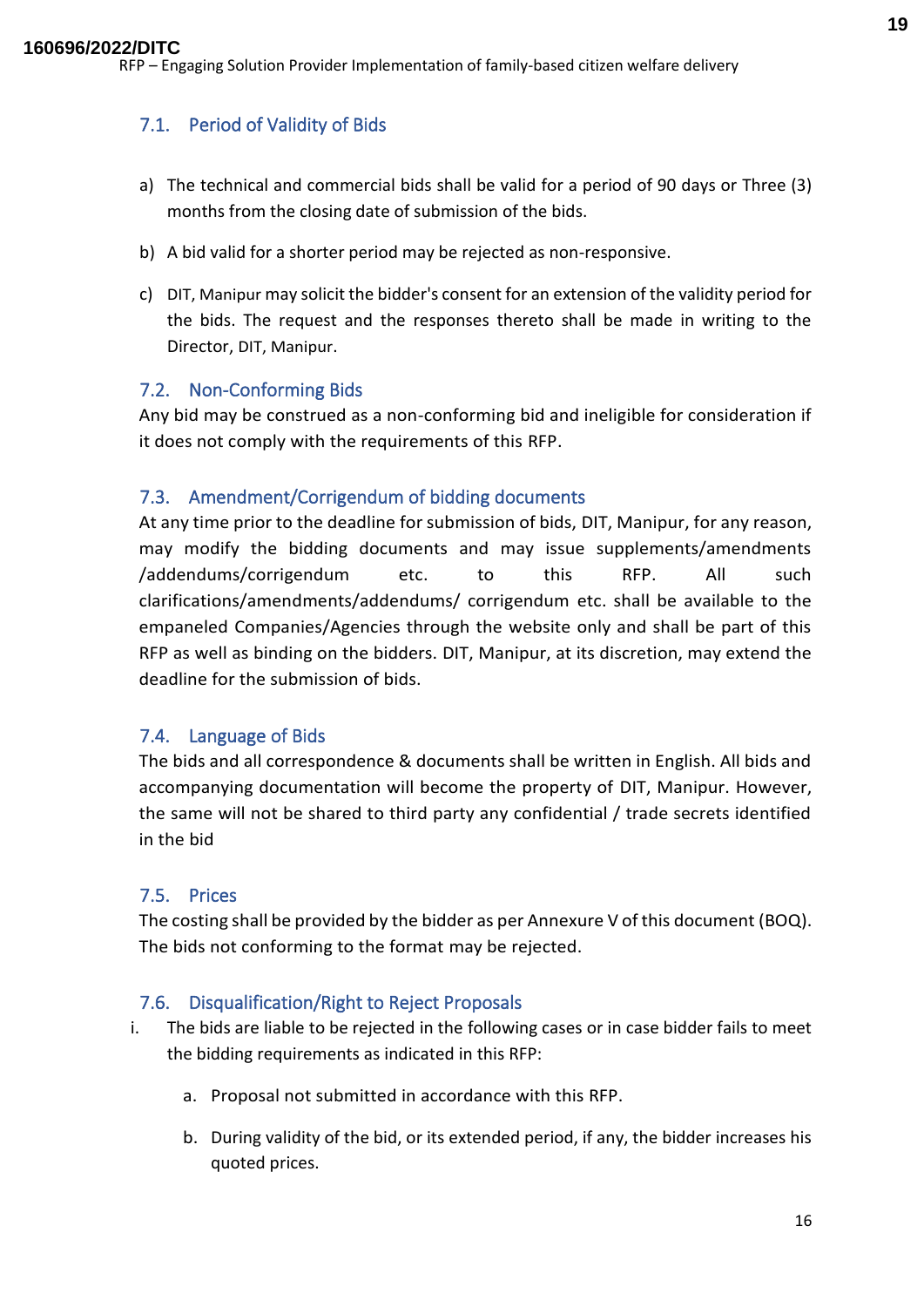- c. The bidder qualifies the bid with his own conditions.
- d. Proposal is received in incomplete form.
- e. Proposal is not accompanied by all requisite documents.
- f. Information submitted in technical bid is found to be misrepresented, incorrect or false, accidentally, unwittingly or otherwise, at any time during the processing of the contract (no matter at what stage) or during the tenure of the contract including the extension period if any.
- g. Financial bid is enclosed as part of technical bid.
- h. Bidder tries to influence the bid evaluation process by unlawful means at any point of time during the bid process.
- ii. Bidders may specifically note that while evaluating the bids, if it comes to DIT, Manipur's knowledge expressly or implied, that some bidders may have compounded in any manner whatsoever or otherwise joined to form an alliance / cartel then the bidders so involved are liable to be disqualified for this contract as well as for a further period of two years from participation in any of the tenders floated by DIT, Manipur.
- iii. Blacklisted by the Government of India ("GoI"), State Government or any other Government owned agency including quasi-Government sector organization or company, for corrupt, fraudulent practices or reasons related to non-performance in an engagement on the date of opening of bid.

## <span id="page-19-0"></span>7.7. Modification and Withdrawal of Proposals

No bid shall be withdrawn in the interval between the deadline for submission of bids and the expiration of the bid validity period specified by DIT, Manipur.

## <span id="page-19-1"></span>7.8. Conflict of Interest

Bidder shall furnish an affirmative statement/ self-declaration (on company's letter head) as to the existence / absence of any potential conflict of interest on the part of the bidder due to prior, current, or proposed contracts, engagements, or affiliations with DIT, Manipur. Additionally, such disclosure shall address all potential elements (time frame for service delivery, resource, financial or other) that would adversely impact the ability of the bidder to complete the requirements as given in this document.

A bidder shall be deemed to have a Conflict of Interest, if:

• The Bidder, its member or Associate (or any constituent thereof) and any other Bidder, its member or any Associate thereof (or any constituent thereof) have common controlling shareholders or other ownership interest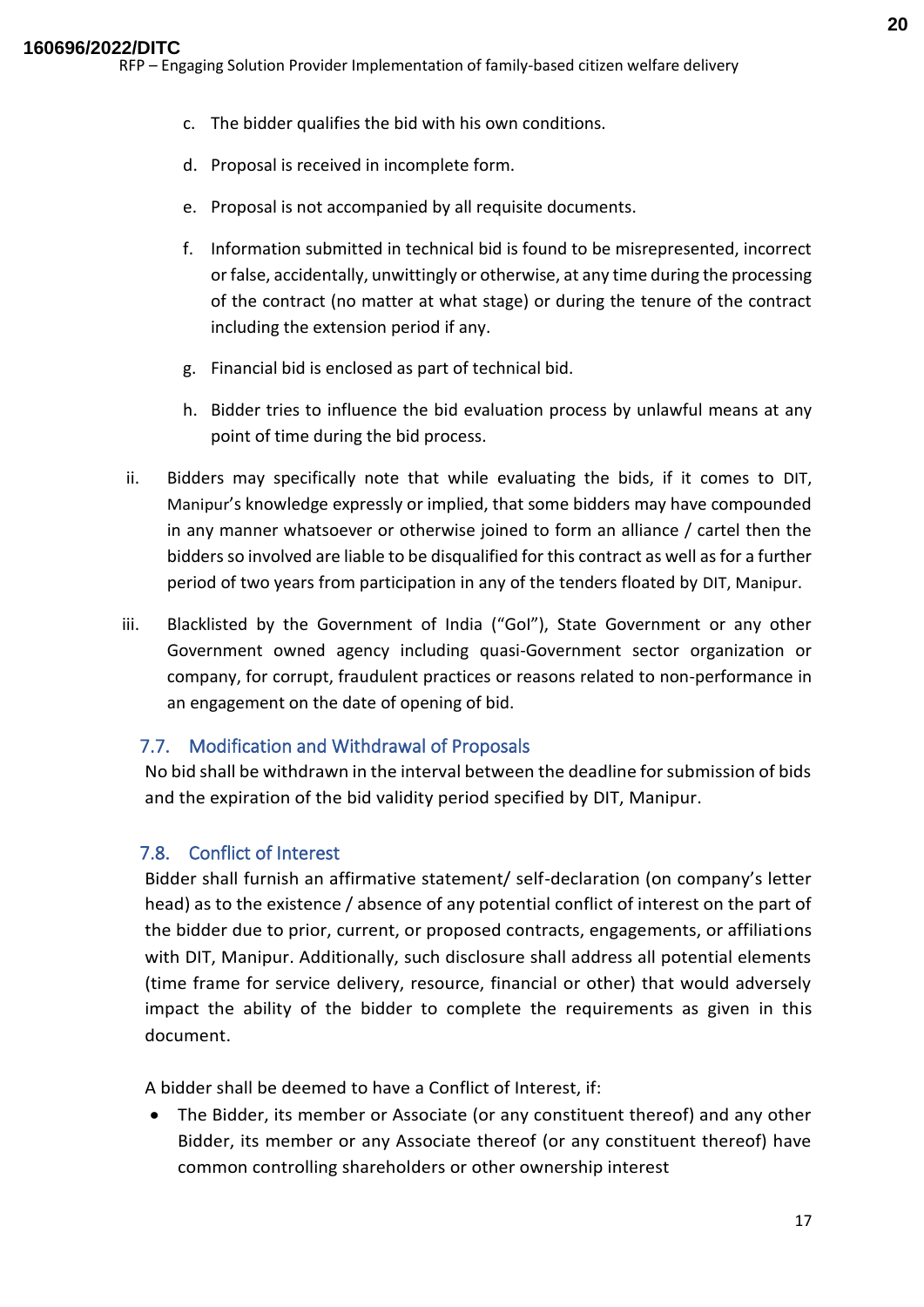- Bidder has a relationship with another Bidder, directly or through common third parties, that puts them in a position to have access to each other's information about, or to influence the application of either or each of the other bidder
- There is a conflict among this and other Bidders (including its personnel and other members, if any) and any subsidiaries or entities controlled by such Bidder or having common controlling shareholders.

The bidder shall provide services which at all times hold DIT Manipur's interests paramount, avoid conflicts with other assignments or its own interests, and act without any consideration for future work.

## <span id="page-20-0"></span>7.9. Acknowledgement of Understanding of Terms

By submitting a bid, each bidder shall be deemed to acknowledge that it has carefully read all sections of this RFP, including all forms, schedules and annexure hereto, and has fully informed itself as to all existing conditions and Liability

## <span id="page-20-1"></span>7.10. Other Conditions

The following terms are applicable to this RFP and the bidder's bid.

- i. Timing and sequence of events resulting from this RFP shall ultimately be determined by DIT, Manipur.
- ii. No oral conversations or agreements with any official, agent, or employee of DIT, Manipur shall affect or modify any terms of this RFP, and any alleged oral agreement or arrangement made by a bidder with any official or employee of DIT, Manipur shall be superseded by the results from this RFP process. Oral communications by DIT, Manipur to bidders shall not be considered binding on DIT, Manipur, nor shall any written materials provided by any person other than DIT, Manipur.
- iii. Proposals are subject to rejection if they limit or modify any of the terms and conditions or specifications of this RFP.
- iv. By responding, the bidder shall be deemed to have represented and warranted: that its bid is not made in connection with any competing bidder submitting a separate response to this RFP, and is in all respects fair and without collusion or fraud; that the bidder did not participate in the RFP development process and had no knowledge of the specific contents of the RFP prior to its issuance; and that no employee or official of DIT, Manipur participated directly or indirectly in the bidder's bid preparation.
- v. A third party or any statutory audit may be conducted any time before and after close of contract by DIT, Manipur to analyze the performance of the agency. The auditing party would be decided by DIT, Manipur. Bidder would be required to support the audit exercise as part of the project execution.
- vi. Neither the bidder nor any of bidder's representatives shall have any claims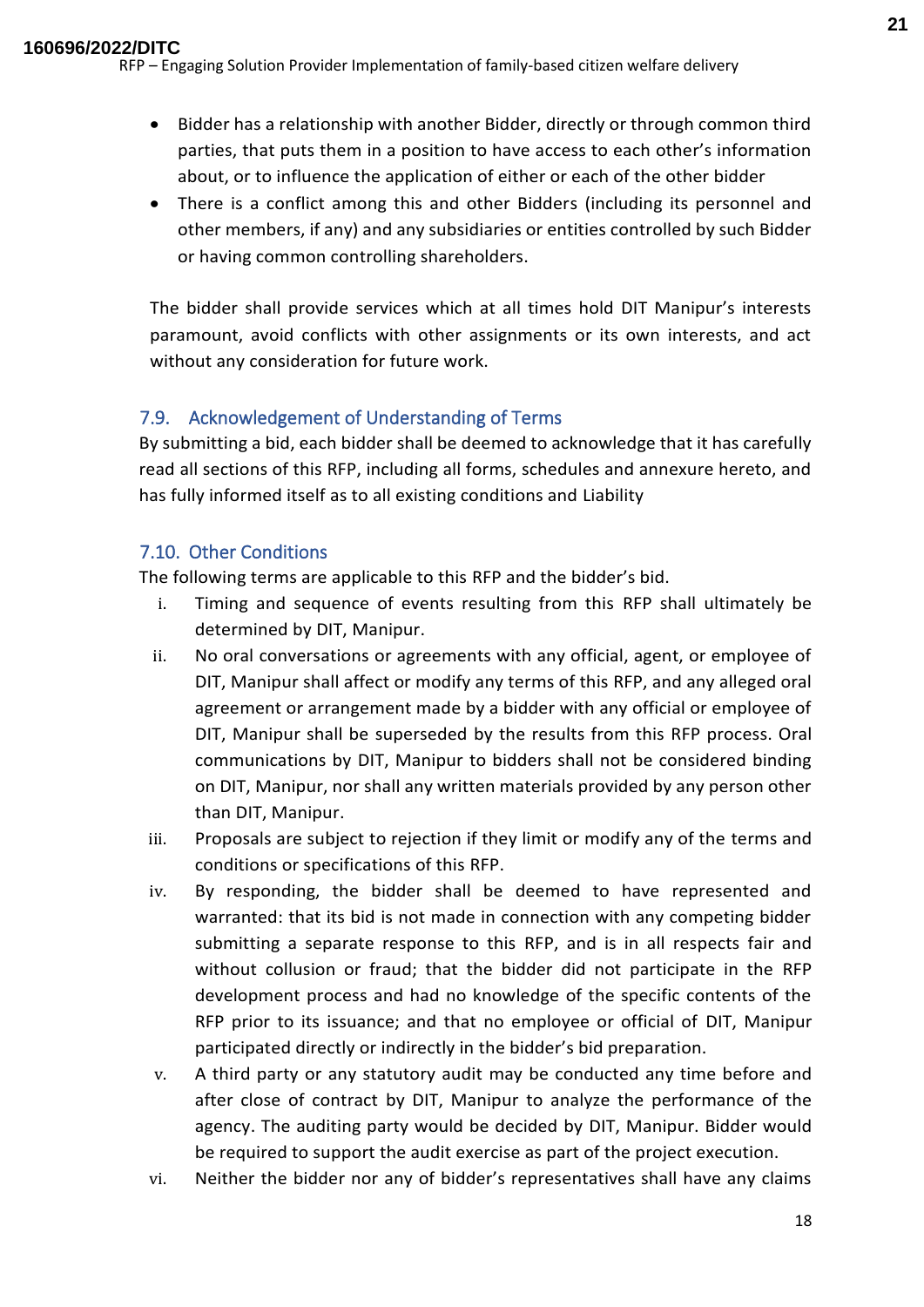accordance with the terms thereof).

whatsoever against DIT, Manipur or any of its respective officials, agents, or employees arising out of or relating to this RFP or these procedures (other than those arising under a definitive service agreement with the bidder in

- vii. Post the release of the RFP and until contract award, bidders shall not, directly or indirectly, solicit any employee of DIT, Manipur to leave DIT, Manipur or any other officials involved in this RFP process in order to accept employment with the bidder, its affiliates, or any person acting in concert with the bidder, without prior written approval of DIT, Manipur.
- viii. DIT, Manipur reserves the right to terminate the full Bank Guarantee or any part of it furnished by the selected bidder with or without termination of contract, in case DIT, Manipur at any time during the tenure of the project observes that the selected bidder fails to comply with its obligations under the Contract.
	- ix. The Maximum limitation of Liability under the contract for any reason shall be limited to the payment received by the Solution Provider by the Government of Manipur.
	- x. No commitment of any kind, contractual or otherwise shall exist unless and until a formal written contract has been executed by DIT, Manipur. Any notification of best evaluated / preferred bidder status by DIT, Manipur shall not give rise to any enforceable rights by the bidder. DIT, Manipur may cancel this public procurement at any time prior to a formal written contract being executed by DIT, Manipur.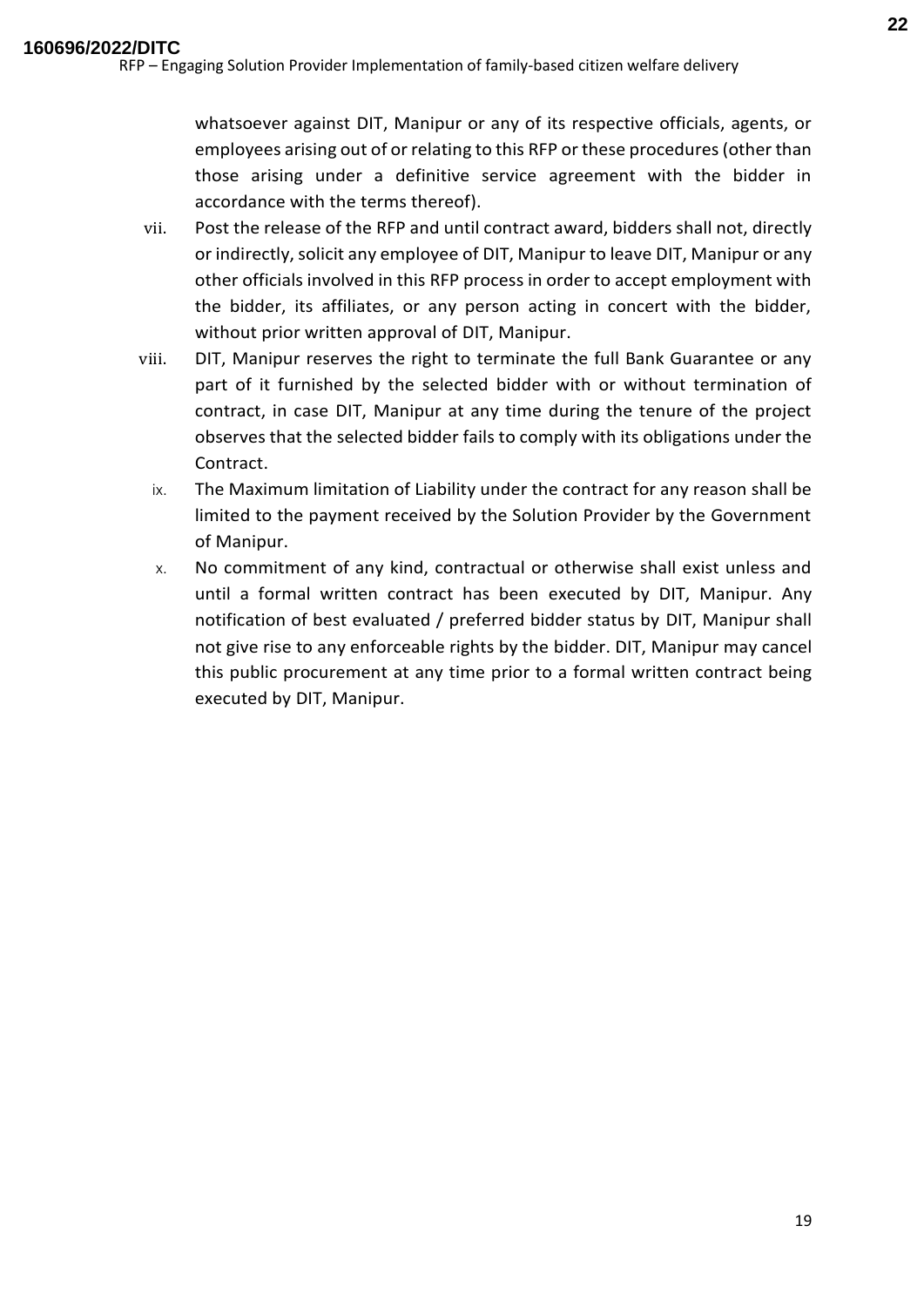## Annexure I: Cover Letter

<span id="page-22-0"></span>(To be submitted on the letter head of the bidder)

To,

The Director, Department of IT, Govt. of Manipur

## **Subject: Submission of Pre-qualification Proposal for engagement of service provider for implementation of family based welfare delivery.**

Dear Sir,

We, the undersigned, offer to provide our Services to Department of IT, Manipur in accordance with your Request for Proposal dated . We are hereby submitting our Proposal, which includes this Pre-Qualification Proposal, a Technical Bid and the Commercial bid inclusive of the services that would be provided by us as part of this engagement.

We hereby declare that all the information and statements made in this Pre-Qualification Proposal are true and accept that any misinterpretation contained in it may lead to our disqualification.

We agree to abide by all the terms and conditions of the RFP document.

We understand you are not bound to accept any proposal you receive.

| Yours sincerely, |       |  |
|------------------|-------|--|
|                  |       |  |
|                  |       |  |
|                  |       |  |
|                  |       |  |
| Location:        | Date: |  |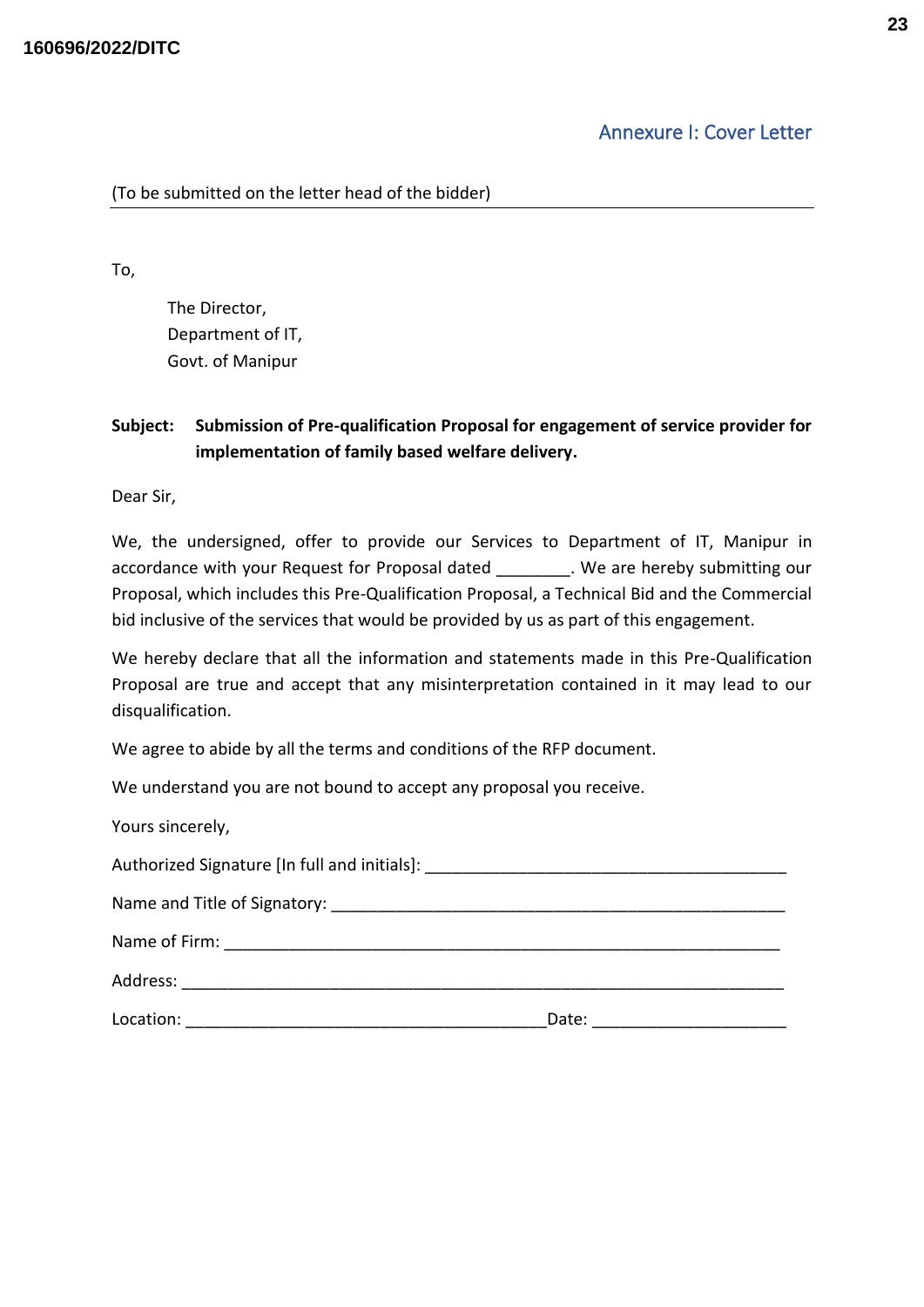## **160696/2022/DITC**

| No. | Pre-qualification Criteria                                                                                                                                                                                                                                                                                                   | <b>Supporting Documents</b>                                                                                                                                                                                                                                                                                                                                                                                                                                                      | Page No. |
|-----|------------------------------------------------------------------------------------------------------------------------------------------------------------------------------------------------------------------------------------------------------------------------------------------------------------------------------|----------------------------------------------------------------------------------------------------------------------------------------------------------------------------------------------------------------------------------------------------------------------------------------------------------------------------------------------------------------------------------------------------------------------------------------------------------------------------------|----------|
|     |                                                                                                                                                                                                                                                                                                                              | to be furnished                                                                                                                                                                                                                                                                                                                                                                                                                                                                  |          |
| 1.  | The bidder should be registered in India under<br>the Companies Act 1956 / 2013, Limited Liability<br>Partnership Act 2008 with its registered office in<br>India for the last five years as on 31.03.2021.                                                                                                                  | Certificate<br>of<br>Incorporation/<br>Partnership Deed                                                                                                                                                                                                                                                                                                                                                                                                                          |          |
| 2.  | The bidder should have an average turnover $  \bullet  $<br>c)<br>of INR 10 crores from professional services<br>in the last three (3) Financial years as per<br>audited results (latest being FY 2020-2021).<br>The bidder should have positive net worth at<br>the time of submission of the bid.                          | Financial<br>Audited<br>Annual<br><b>Statements</b><br><b>Annual Report</b><br>$\bullet$<br>Certified statement from the Current<br>Statutory<br><b>Auditors</b><br>the<br>οf<br>Company/Agency.                                                                                                                                                                                                                                                                                 |          |
| 3.  | should<br>bidder<br>have<br>The<br>least<br>at<br>one<br>engagement (ongoing or<br>completed) of<br>minimum value Rs.2 Crore in their services<br>offerings during the last 3 Years in IT/e-<br>Governance/ICT based project management for<br>Central Government or State Government for a<br>state wide IT Implementation. | Certificate<br>$\bullet$<br>from<br>the<br>current $  \bullet  $<br>authorized<br>signatory<br>of the<br>Company/Agency.<br>l.<br>Work<br>Order/<br>Completion<br>Certificate/ Client Certificate and<br>citations.<br>In the event of a multi-stage,<br>$\bullet$<br>multi-service<br>engagement,<br>a<br>completed phase supported by a<br>client<br>certificate<br>or<br>documentation<br>payment<br>$\prime$<br>shall<br>realization<br>also<br>be<br>considered equivalent. |          |
| 4.  | The bidder should have minimum 50 Full Time<br>Resources as on date of submission of bid                                                                                                                                                                                                                                     | $of \mid \bullet$<br>Certificate<br>$\bullet$<br>list<br>and<br>professionals from the current<br>authorized<br>signatory of<br>the<br>Company/Agency. PF numbers of<br>each of these professionals shall<br>need to be furnished                                                                                                                                                                                                                                                |          |
| 5.  | The bidder should not earlier be blacklisted or<br>under pending litigation/action, suit,<br>proceeding or investigation by any State/UT<br><b>Government or Central</b><br>Government/department/agency(ies)/any<br>Indian tribunal in India from participating in<br>bidding process.                                      | Certificate<br>from<br>the<br>current<br>authorized signatory of the<br>Company/Agency                                                                                                                                                                                                                                                                                                                                                                                           |          |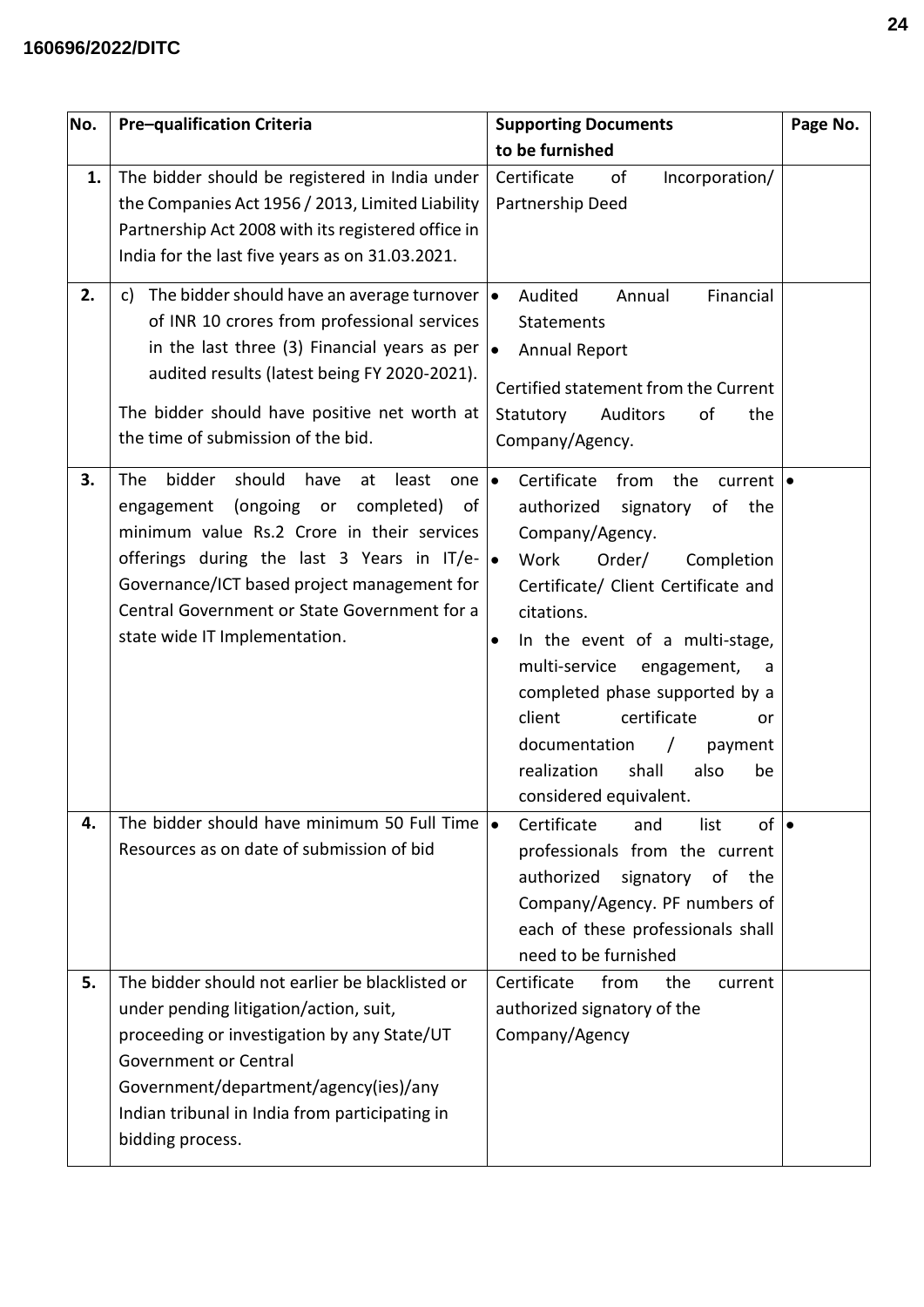## **160696/2022/DITC**

| No. | <b>Pre-qualification Criteria</b>                                                                                                                                                                                                                               | <b>Supporting Documents</b>                                                                                                                                                     | Page No. |
|-----|-----------------------------------------------------------------------------------------------------------------------------------------------------------------------------------------------------------------------------------------------------------------|---------------------------------------------------------------------------------------------------------------------------------------------------------------------------------|----------|
|     |                                                                                                                                                                                                                                                                 | to be furnished                                                                                                                                                                 |          |
| 6.  | bidder<br>should<br>The<br>have<br>at<br>least<br>one<br>engagement (ongoing or completed) in one or<br>more of the eight sister states of Northeast India<br>(Arunachal<br>Pradesh, Assam,<br>Meghalaya,<br>Manipur, Mizoram, Nagaland, Sikkim and<br>Tripura) | from the<br>Certificate<br>current<br>$\bullet$<br>authorized<br>signatory of the<br>Company/Agency.<br>Work Order/Completion Certificate/<br>Client Certificate and citations. |          |
| 7.  | The bidder should be ISO certified company                                                                                                                                                                                                                      | Copy of the valid ISO certificate as<br>$\bullet$<br>on date of submission of bid                                                                                               |          |
| 8.  | The bidder should submit non- refundable<br>Tender Fee of Rs. 10,000/-. This is not applicable<br>for MSME Units/NSIC Exempted units                                                                                                                            | Scanned copy of DD pertaining to<br>Tender Fee                                                                                                                                  |          |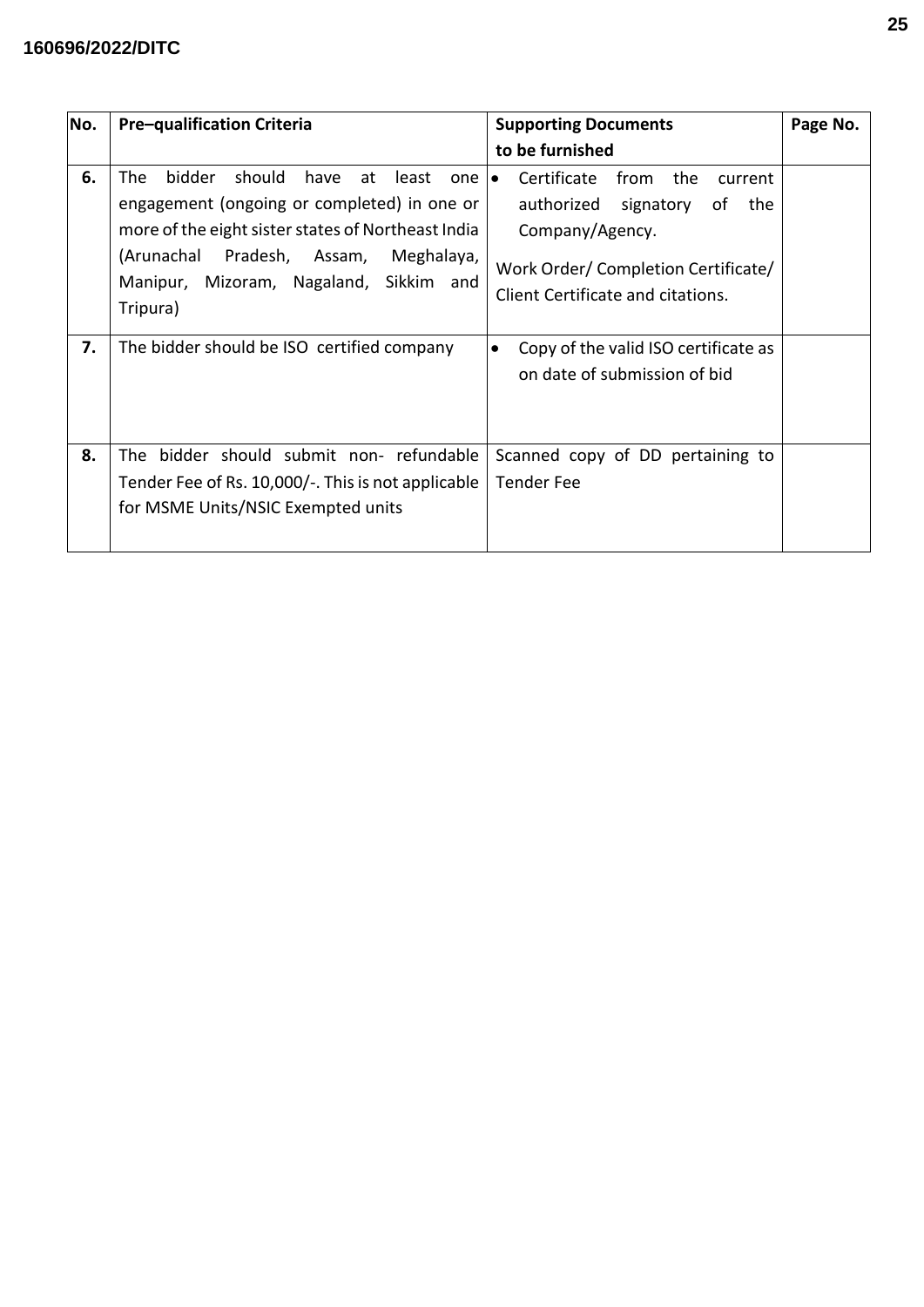## Annexure II: Technical Bid - Cover Letter

<span id="page-25-0"></span>To,

The Director, Department of IT, Govt. of Manipur

## **Subject: Submission of Technical Proposal for engagement of service provider for implementation of family-based welfare delivery.**

Dear Sir,

We, the undersigned, offer to provide our Services to Department of IT, Manipur in accordance with your Request for Proposal dated . We are hereby submitting our Proposal, which includes Technical Bid inclusive of the services that would be provided by us as part of this engagement.

We hereby declare that all the information and statements made in this Technical bid are true and accept that any misinterpretation contained in it may lead to our disqualification. We agree to abide by all the terms and conditions of the RFP document. We would hold the terms of our bid valid till our empanelment, as stipulated in the RFP document. We understand you are not bound to accept any Proposal you receive.

| Yours sincerely,                                                                 |       |  |
|----------------------------------------------------------------------------------|-------|--|
| Authorized Signature [In full and initials]: ___________________________________ |       |  |
|                                                                                  |       |  |
|                                                                                  |       |  |
|                                                                                  |       |  |
| Location:                                                                        | Date: |  |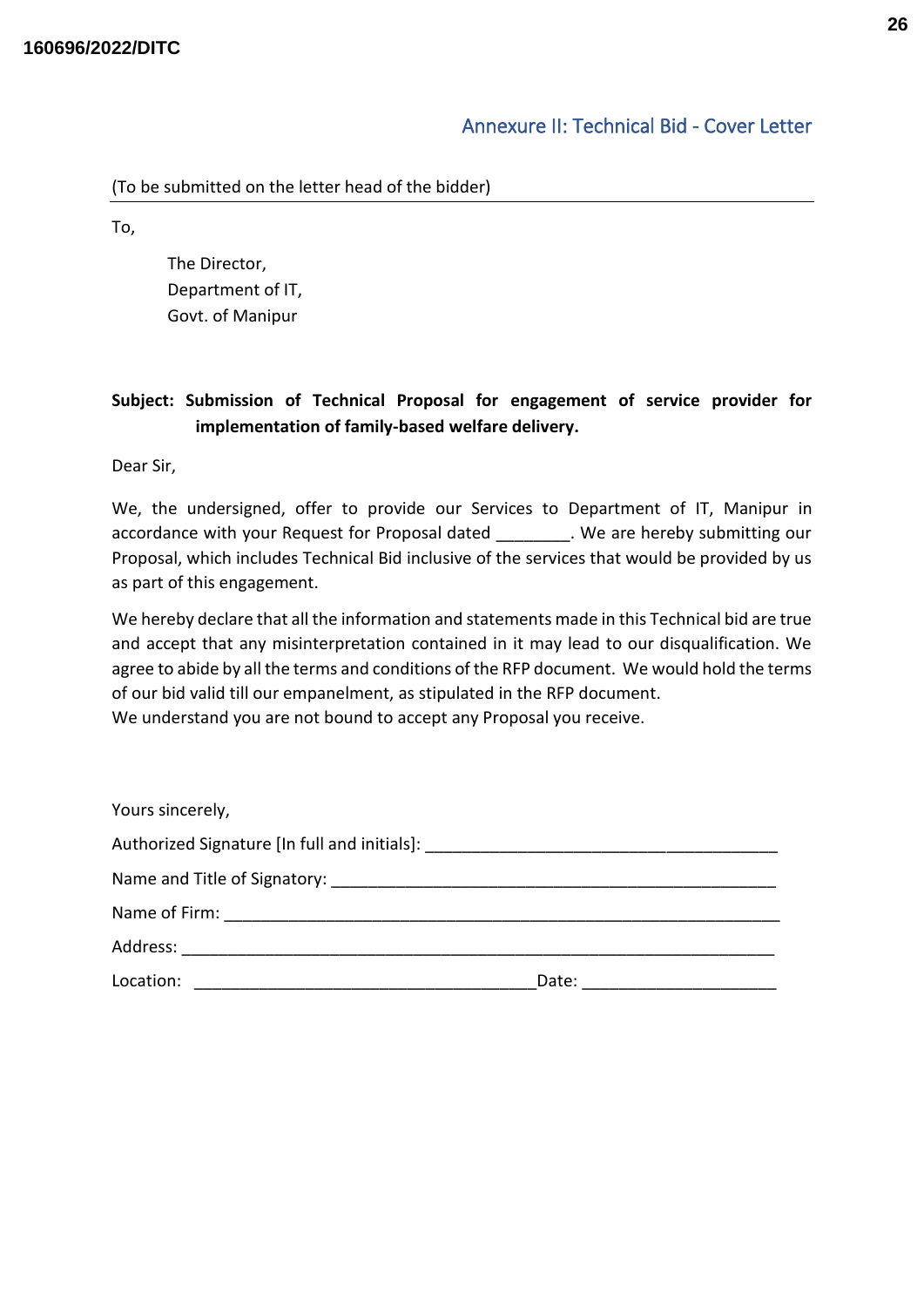| S.No           | <b>Evaluation Criteria</b>                                                       | Page No. |
|----------------|----------------------------------------------------------------------------------|----------|
| 1              | Experience in IT/e-Governance/ICT based project management assignment            |          |
|                | with Central Government or State Government in the last three years from         |          |
|                | the date of submission of bid. Engagement should be of a value of at least       |          |
|                | <b>INR 2 Crore</b>                                                               |          |
| $\overline{2}$ | Turnover from professional services in last financial year i.e. FY 2020-21       |          |
| 3              | At least one engagement (ongoing or completed) in one or more of the eight       |          |
|                | sister states of Northeast India with contract value of over 2 crore in the last |          |
|                | 3 years                                                                          |          |
| 4              | Approach & Methodology (maximum 20 pages)                                        |          |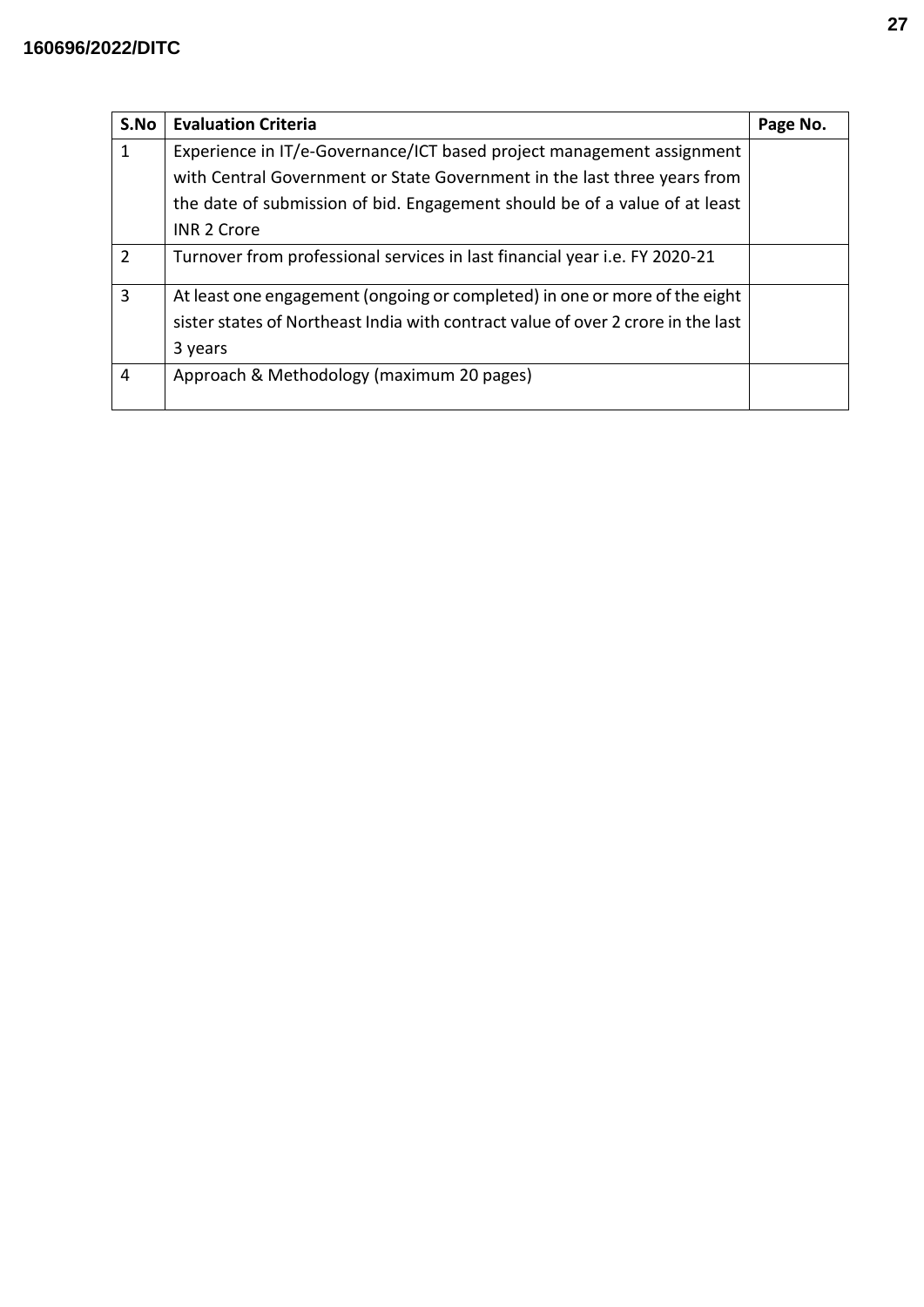## Annexure III: Financial Bid – Cover Letter

<span id="page-27-0"></span>To

The Director, Department of IT, Govt. of Manipur

## **Subject: Submission of Commercial Proposal for engagement of service provider for implementation of family-based welfare delivery.**

Dear Sir,

We, the undersigned, offer to provide our Services for engagement of consultants for Department of IT, Manipur in accordance with your Request for Proposal dated We are hereby submitting our Commercial bid sealed in a separate envelope.

Our Commercial bid shall be binding upon us for the bid validity period of 180 days, from the last date of bid submission, as stipulated in the RFP document.

We hereby declare that all the information and statements made in this Commercial bid are true and accept that any misinterpretation contained in it may lead to our disqualification. We agree to abide by all the terms and conditions of the RFP document.

We understand you are not bound to accept any Proposal you receive.

| Yours sincerely,                                                                 |       |  |  |
|----------------------------------------------------------------------------------|-------|--|--|
| Authorized Signature [In full and initials]: ___________________________________ |       |  |  |
|                                                                                  |       |  |  |
|                                                                                  |       |  |  |
|                                                                                  |       |  |  |
| Location:                                                                        | Date: |  |  |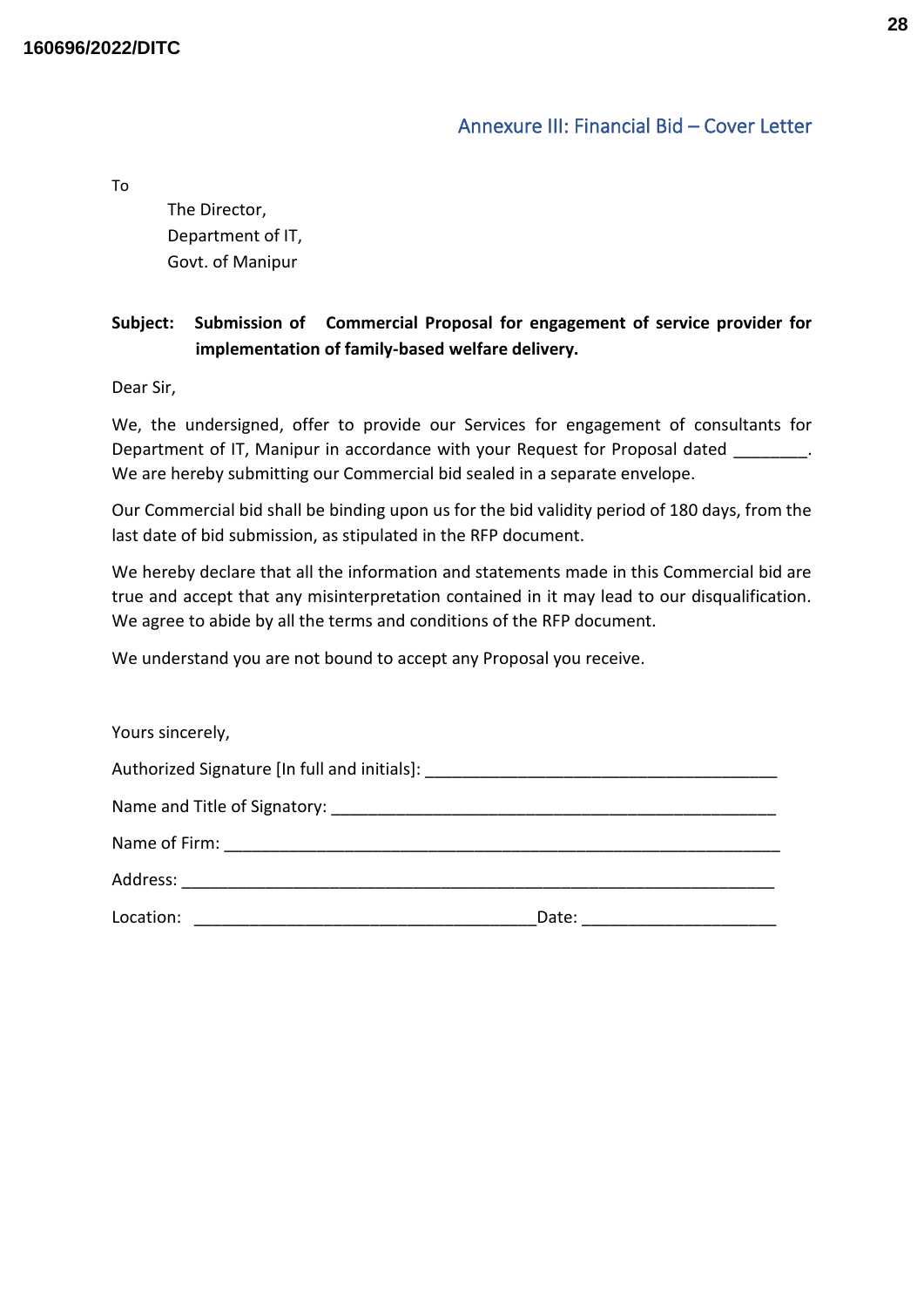# Annexure IV: Financial Bid – Hardware Specifications

| Sno                                  | <b>Requirement Type</b>                                                                                               | <b>Details</b>               |  |
|--------------------------------------|-----------------------------------------------------------------------------------------------------------------------|------------------------------|--|
| <b>Software Specifications</b>       |                                                                                                                       |                              |  |
| 1.                                   | Software Development Stack - Front<br>End                                                                             | Open-Source Stack            |  |
| 2.                                   | Database                                                                                                              | NoSQL database. Eg. Mongo DB |  |
| <b>Minimum Hardware Requirements</b> |                                                                                                                       |                              |  |
| 3.                                   | Minimum RAM                                                                                                           | 64 GB                        |  |
| 4.                                   | No. of Cores                                                                                                          | 2 Core Standard              |  |
| 5.                                   | Storage requirement                                                                                                   | 1.5 TB SSD Hard-drive        |  |
| <b>Hosting Requirements</b>          |                                                                                                                       |                              |  |
| 6.                                   | <b>Operating System</b>                                                                                               | Open Source (Unix/Linux)     |  |
| 7.                                   | Two On-Premise Blade Servers including<br>VM-Standard along with the VM<br><b>Hosting Type</b><br>management software |                              |  |

<span id="page-28-0"></span>The following hardware infrastructure shall be provided for developing the platform

| Authorized Signature [In full and initials]: ___________________________________ |       |  |  |
|----------------------------------------------------------------------------------|-------|--|--|
|                                                                                  |       |  |  |
|                                                                                  |       |  |  |
| Address:                                                                         |       |  |  |
| Location:                                                                        | Date: |  |  |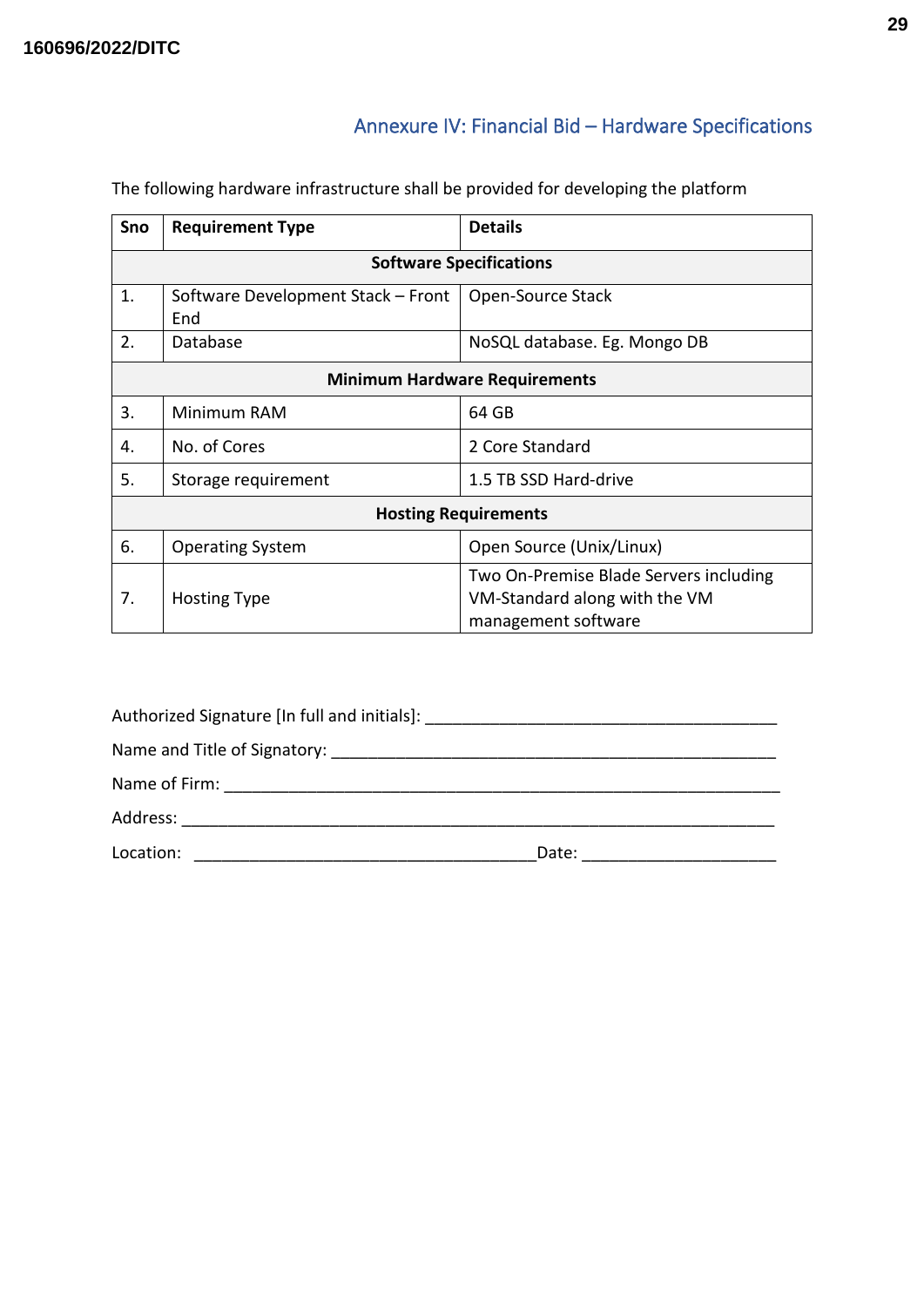## Annexure V: Financial Bid – Financial Bid Format

<span id="page-29-0"></span>

| S.No           | Component                                                                                                                                                                                                                                              | Unit Rates (INR)<br>without taxes & | Nos.                                                   | <b>Total Rates (INR)</b>                |
|----------------|--------------------------------------------------------------------------------------------------------------------------------------------------------------------------------------------------------------------------------------------------------|-------------------------------------|--------------------------------------------------------|-----------------------------------------|
|                |                                                                                                                                                                                                                                                        | <b>GST</b><br>(A)                   | (B)                                                    | without taxes & GST<br>$(C) = (A)* (B)$ |
|                | CAPEX (Initial one year of design, development & deployment of the tool)                                                                                                                                                                               |                                     |                                                        |                                         |
| $\mathbf{1}$   | One time deployment cost of<br>the tool including the following:<br>• Platform deployment<br><b>Security Testing</b><br>• Training                                                                                                                     |                                     | $\mathbf{1}$                                           |                                         |
| $\overline{2}$ | * Per Scheme Integration Cost<br>of Schemes to be brought into<br>the platform including transfer<br>of funds in year 1 of the<br>contract (excludes, integration<br>effort for the source<br>applications, as the same will be<br>borne by the state) |                                     | $\mathbf{1}$                                           |                                         |
| 3              | One time hardware cost for<br>deploying the solution<br>(Bandwidth and Maintenance<br>cost post 1 year will be borne by<br>the department). In case of<br>scaling up of the hardware<br>based upon need, the cost will<br>be extra                     |                                     | As per<br>hardware<br>specified in<br>Annexure -<br>IV |                                         |
|                | <b>OPEX Phase for 60 months</b>                                                                                                                                                                                                                        |                                     |                                                        |                                         |
| 4              | Per transaction** facilitation<br>fee                                                                                                                                                                                                                  |                                     | 1,00,000                                               |                                         |
|                | <b>Grand Total</b>                                                                                                                                                                                                                                     |                                     |                                                        |                                         |

## **Note:**

- 1) Rates quoted (Please refer Terms) in the Sr.No. 1 shall be released as per the schedule given in Section 5 of the RFP
- 2) Payment related to scheme integration shall be released upon successful integration\* with the portal.
- 3) 50% of the payment quoted in Sr.No.3 (i.e. Hardware Cost) shall be released upon delivery of hardware and the remaining 50% shall be released upon successful commissioning of the hardware at the location desired by DIT, Manipur.